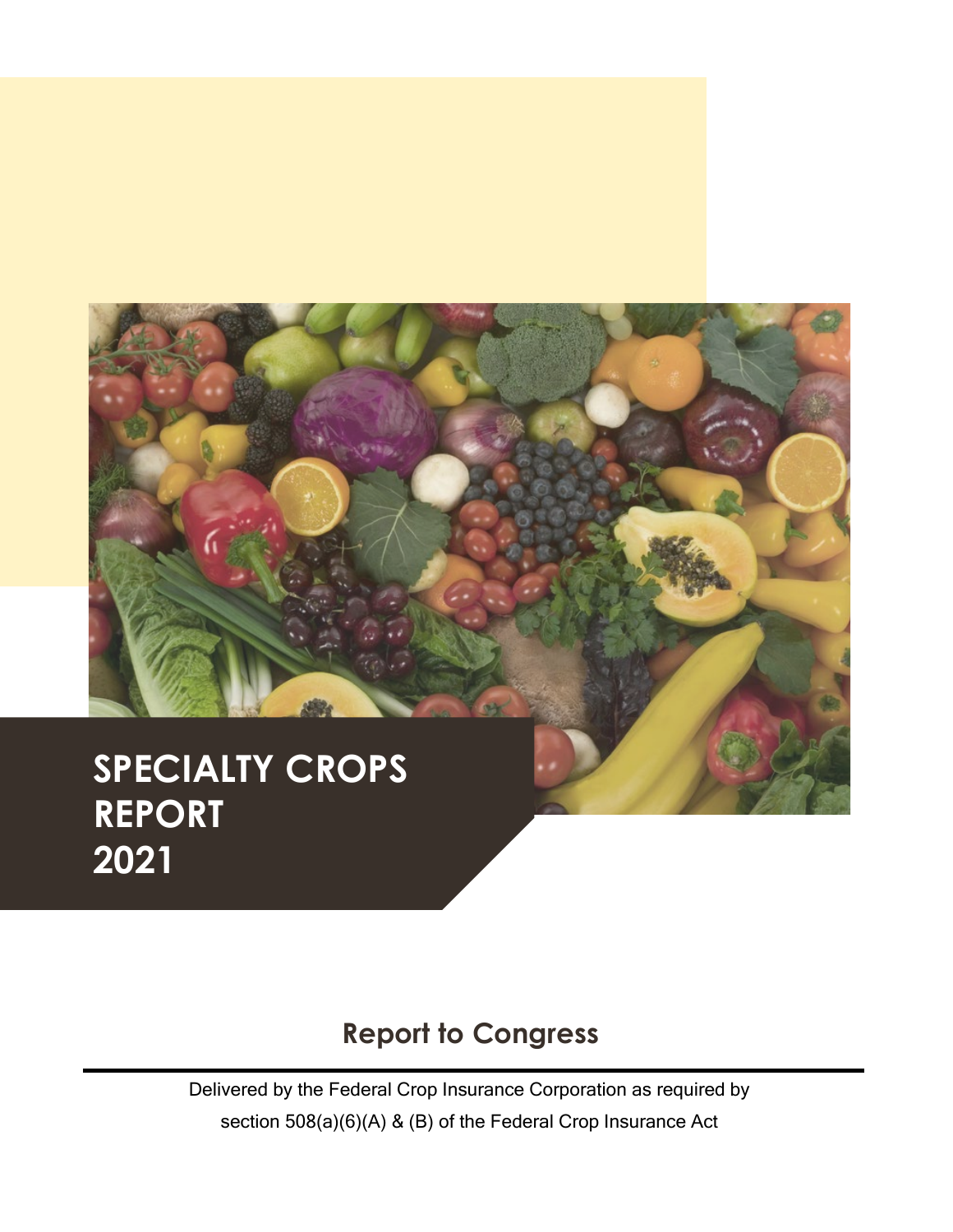## **TABLE OF CONTENTS**

| Specialty Crop Liaisons <b>contained a manufacture of the Container Container and Containers</b> | 11 |
|--------------------------------------------------------------------------------------------------|----|
|                                                                                                  | 12 |
|                                                                                                  |    |
|                                                                                                  |    |
|                                                                                                  |    |
|                                                                                                  | 14 |
|                                                                                                  | 15 |
|                                                                                                  |    |
| Specialty Crop Weather Index<br><u>Specialty Crop Weather Index</u>                              | 16 |
|                                                                                                  | 16 |
|                                                                                                  |    |
|                                                                                                  | 19 |
|                                                                                                  | 19 |
|                                                                                                  |    |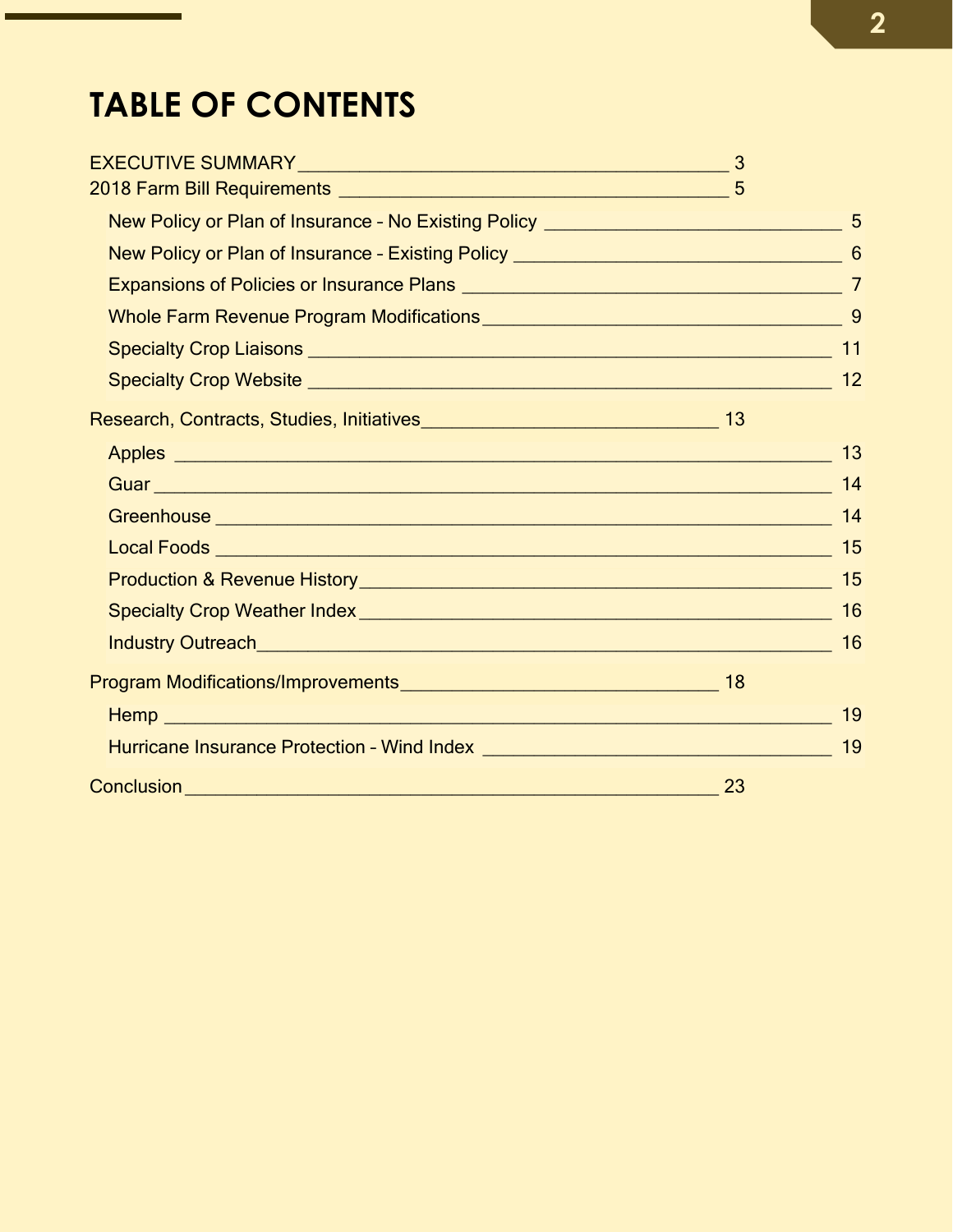## **3**

## <span id="page-2-0"></span>**EXECUTIVE SUMMARY**

The 2021 Specialty Crops Report is submitted by the Risk Management Agency (RMA) on behalf of the Federal Crop Insurance Corporation (FCIC) in response to Section 508(a)(6)(A) & (B) of the Federal Crop Insurance Act (Act), as amended. The statute requires that the Federal Crop Insurance Corporation report to Congress on the progress and expected timetable for expanding crop insurance coverage to specialty crops:

#### "508 (6) ADDITION OF NEW AND SPECIALTY CROPS (INCLUDING VALUE-ADDED CROPS). —

- (A) ANNUAL REVIEW.—Not later than 1 year after the date of enactment of the Agriculture Improvement Act of 2018, and annually thereafter, the manager of the Corporation shall prepare, to the maximum extent practicable, based on data shared from the noninsured crop disaster assistance program established by section 196 of the Federal Agriculture Improvement and Reform Act of 1996 (7 U.S.C. 7333), written agreements, or other data, and present to the Board not less than 1 of each of the following:
	- (i) Research and development for a policy or plan of insurance for a commodity for which there is no existing policy or plan of insurance.
	- (ii) Expansion of an existing policy or plan of insurance to additional counties or States, including malting barley endorsements or contract options.
	- (iii) Research and development for a new policy or plan of insurance, or endorsement, for commodities with existing policies or plans of insurance, such as dollar plans.

## (B) REPORT.—Not later than 1 year after the date of enactment of this paragraph, and annually thereafter, the Corporation shall report to Congress on the progress and expected timetable for expanding crop insurance coverage under this subtitle to new and specialty crops."

This report fulfills subsection (B) above and will capture how RMA's ongoing efforts also meet the requirements for specialty crops, as specified in the Agriculture Improvement Act of 2018 (Farm Bill).

Federal crop insurance is the foremost risk management solution for producers and ranchers, providing effective coverage that helps them recover after severe weather and bad years of production. RMA is committed to expanding crop insurance options for specialty crop producers to help promote sustainable growth for the industry and ensure that a critical safety net is available for the greatest number of producers.

RMA classifies specialty crops as fruits and vegetables, tree nuts, dried fruits, and horticulture nursery crops (including floriculture). This classification is consistent with the definition of specialty crops as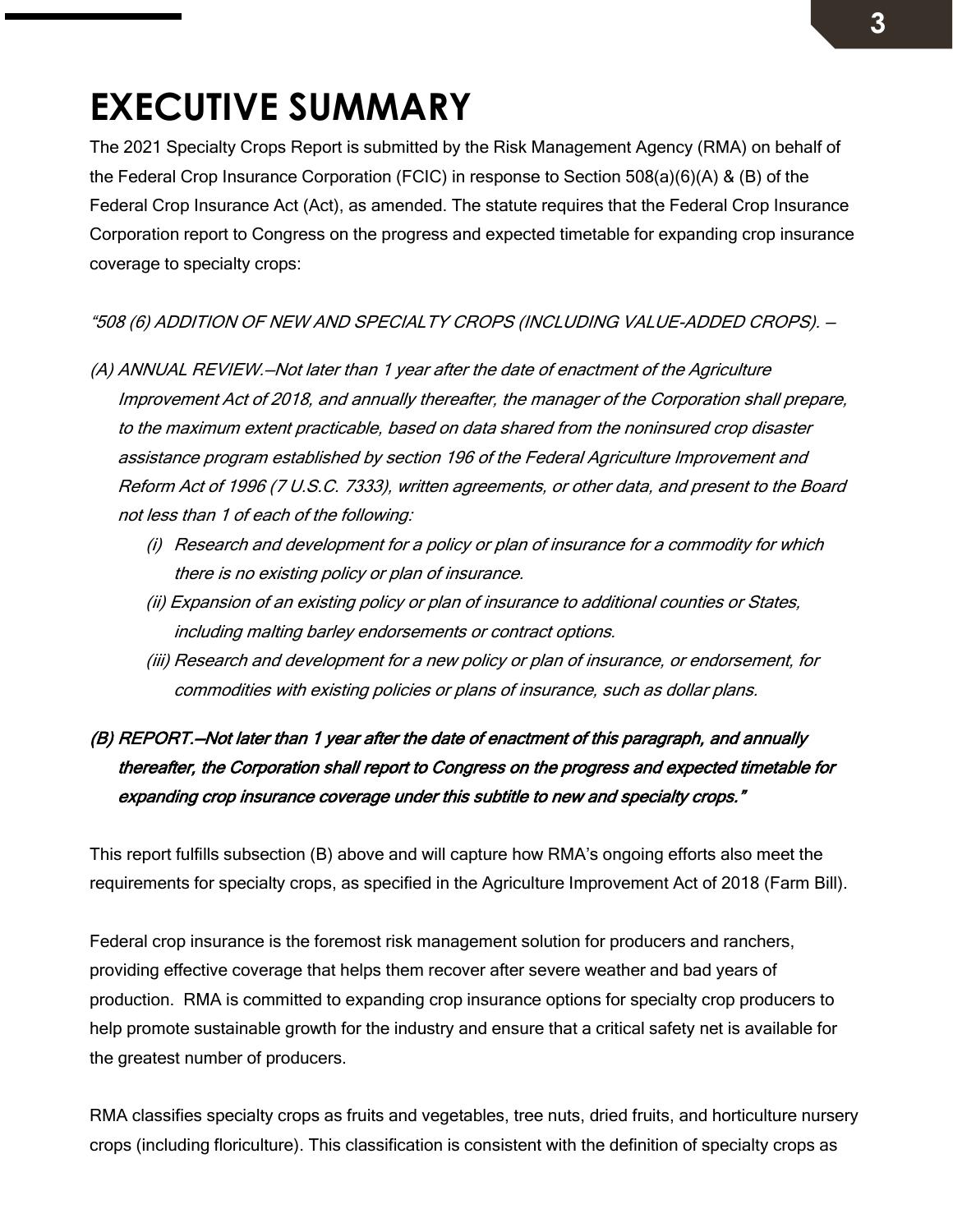specified in the Specialty Crops Competitiveness Act of 2004 (7 U.S.C. 1621 note), as modified by the Agricultural Act of 2014.

The Federal crop insurance program helped farmers and ranchers weather a tough 2020, one marked with a pandemic and multiple natural disasters. Producers with crop insurance coverage received more than \$5.8 billion in indemnities in crop year 2020. The year was beset with several named storms, including 7 hurricane events that triggered payment under the Hurricane Insurance Protection – Wind Index (HIP-WI) product, which is available for over 70 crops, including 49 specialty crops. The total indemnities paid out in 2020 under HIP-WI was over \$187 million, including over \$11 million for specialty crops.

To help specialty crop producers amid the pandemic, RMA authorized many crop insurance flexibilities, including extended deadlines, and waived certain requirements to ensure continuity of crop insurance services. For example, RMA extended the deadline for Approved Insurance Providers (AIP) to complete required pre-acceptance inspection reports used to establish insurance of perennial crops, such as oranges and orange trees as well as pecans and Florida citrus fruit and trees.

Additionally, beginning with the 2022 crop year, organic crop producers are allowed to report acreage

as certified organic or as acreage in transition to organic, when the producer certifies they requested a written certification from a certifying agent on or before the applicable acreage reporting date. This is a permanent COVID-19 relief measure to aid organic producers in the issues they face.

Despite the pandemic, USDA continued to conduct outreach with specialty crop producers, producer groups, universities, and other stakeholders through innovative approaches to social distancing and adoption of virtual meetings across the nation. Such efforts afforded producers and other interested parties the opportunity to provide feedback concerning interest in new crop insurance products or needed enhancements to existing products.

OVER THE PAST FEW DECADES, **SPECIALTY** CROP INSURED LIABILITIES ROSE FROM \$1 BILLION IN 1990 TO OVER \$20 BILLION IN 2020.

Though Federal crop insurance coverage for specialty crops has grown steadily

over the past years, RMA will continually monitor the needs for additional coverage options for this agricultural sector. This report highlights key accomplishments and expected timetable for expanding crop insurance coverage for specialty crop producers, including:

- 2018 Farm Bill Requirements
- Research, Contracts, Studies, Initiatives
- Industry Outreach
- **Specialty Crop Program Improvements**

**4**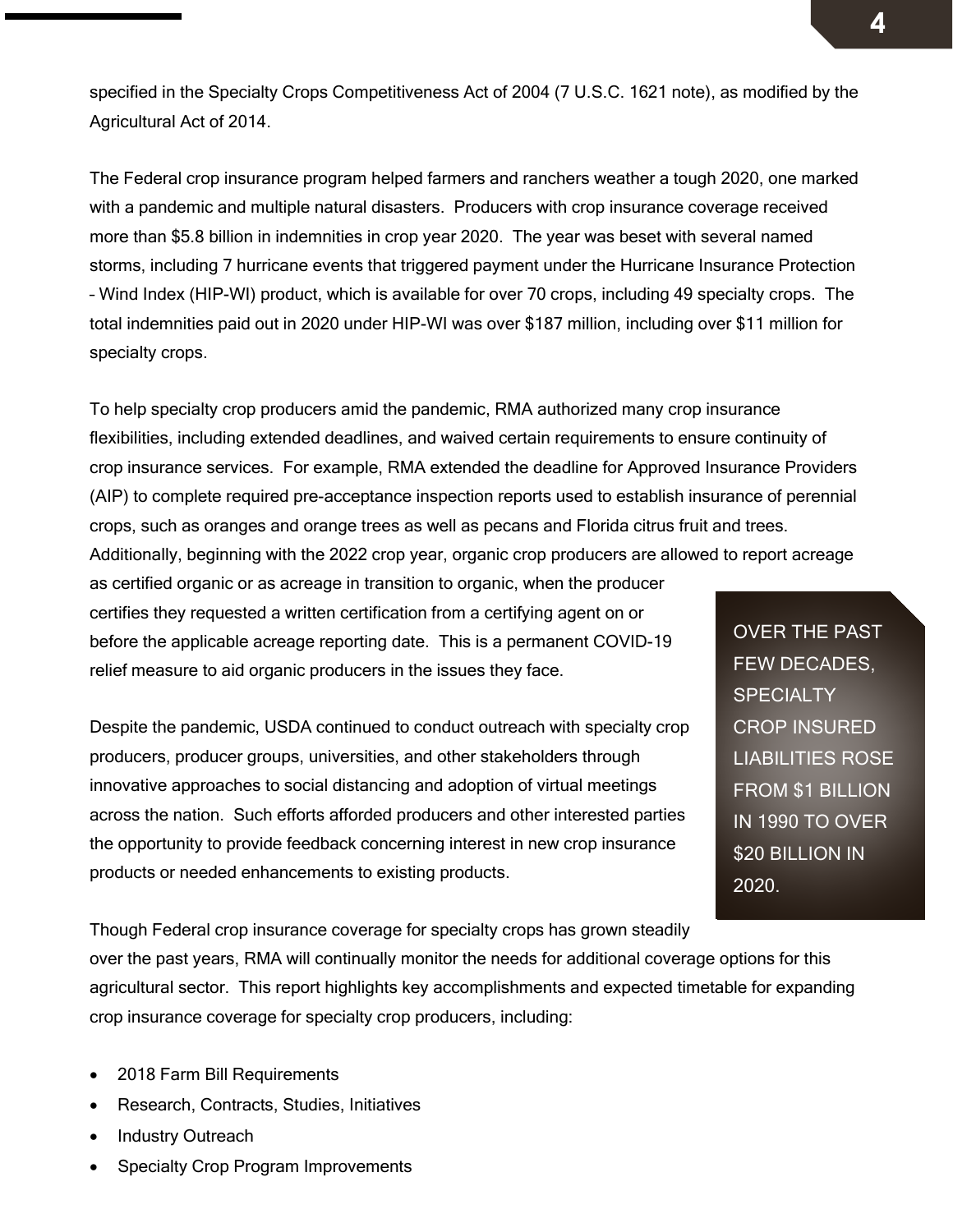## <span id="page-4-0"></span>**2018 FARM BILL REQUIREMENTS**

The following highlights the progress made in expanding crop insurance coverage to specialty crops. The achievements are organized according to the requirements listed in the 2018 Farm Bill.

The Act has established two pathways for the development of new crop insurance programs. RMA may internally develop products, and private parties may also develop products under the authority of section 508(h) of the Act. The ability of private party development of new products has helped to create many new risk management safety net insurance products for producers. With intensive producer and producer group input, these products provide risk management tools that are needed by producers.

### <span id="page-4-1"></span>**New Policy or Plan of Insurance – No Existing Policy**

#### This category describes research and development of a policy or plan of insurance for a commodity for which no policy or plan of insurance exists.

#### California Citrus Tree

On August 15, 2019, the Federal Crop Insurance Corporation Board of Directors (Board) approved the California Citrus Tree program. The program was privately developed and submitted by an advocacy organization representing California citrus growers. The program is effective for the 2021 and succeeding crop years in select California counties.

The program allows producers to insure their young trees—from planting to 4 years—against the three largest threats: freeze, fire, and failure of irrigation water supply due to drought.



Growers requested a program to insure against losses specifically to their young trees, which are most vulnerable to freeze. In the past decade, the California citrus tree industry has encountered unusual weather patterns, including freezing temperatures that damage young trees. According to one producer, the loss of young trees due to freeze or drought can set them back up to three years.

California's citrus industry is valued at over \$3 billion, supporting 270,000 acres of citrus orchards. The California Citrus Tree program provides citrus producers with a much-desired risk management solution.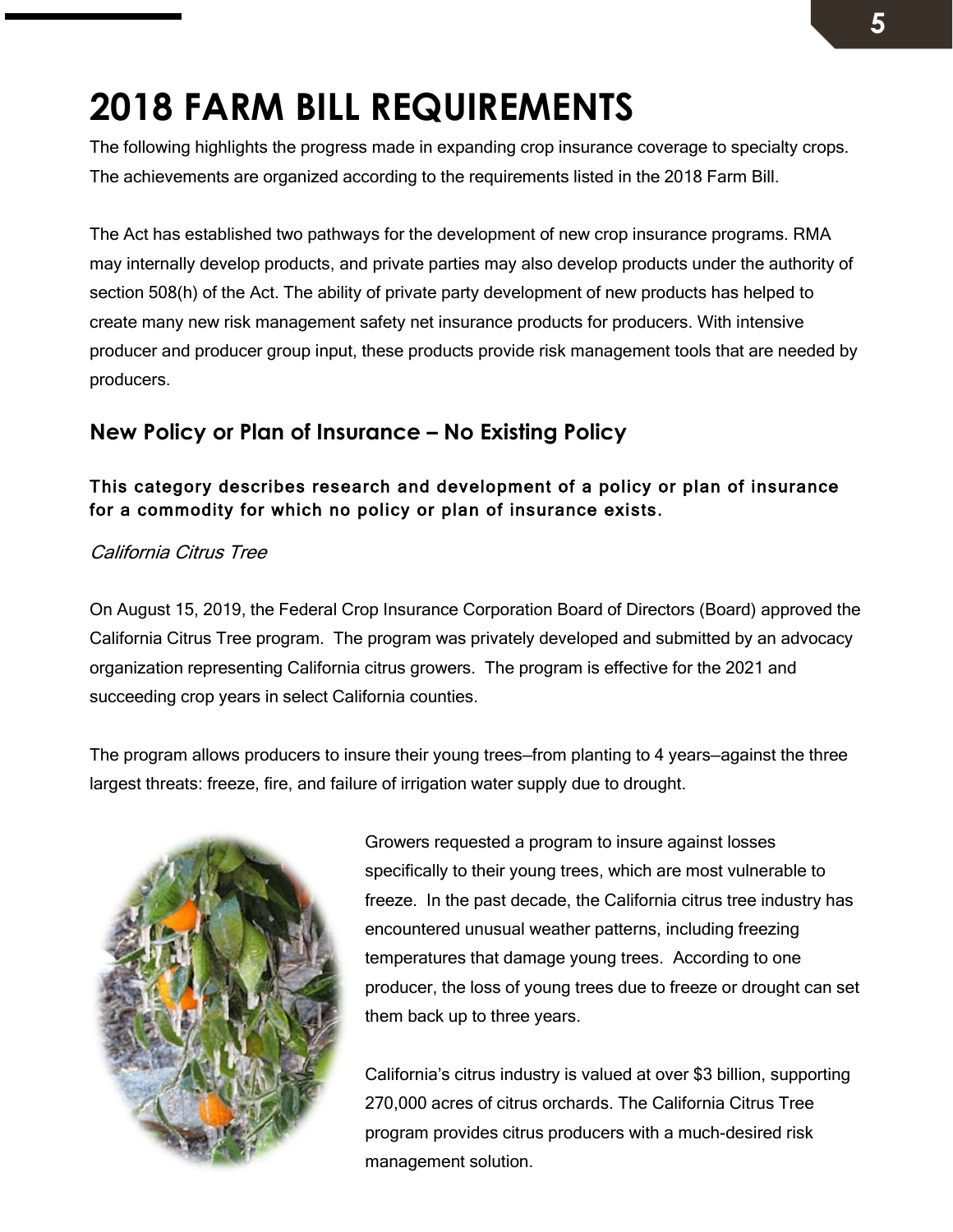Features of the program include:

- Coverage for grapefruit, lemons, mandarins, oranges, tangelos, tangerines, and any other citrus trees designated in the actuarial documents
- Separate insurance policies for each commodity. For example, producers can insure all their lemon trees and none of their grapefruit trees. This also allows varying coverage levels by commodity.
- Occurrence Loss Option, which is also available in the other tree-based dollar products, is available for an additional premium. The option shifts the deductible in the policy from a unit basis to a per-tree basis and starts indemnity payments once the damage threshold is met.
- Insureds with freeze protection are eligible for a premium discount.

### <span id="page-5-0"></span>**New Policy or Plan of Insurance – Existing Policy**

#### This category describes research and development for a policy, plan of insurance, or endorsement for commodities with an existing policy or plan of insurance.

#### Enhanced Coverage Option

Enhanced Coverage Option (ECO) is a privately developed product identified to address an urgent need for improved crop insurance options amid growing discomfort with increased reliance of agriculture on ad hoc disaster aid. ECO was developed to provide producers flexibility in managing risks and allow them to secure operating credit and eliminate the need for ad hoc disaster and trade assistance programs.

ECO was approved by the Board on August 20, 2020 and is available for the 2021 crop year nationwide for 31 crops, including dry beans and dry peas.

ECO provides producers optional area-based coverage in addition to their election of Supplemental Coverage Option and individual coverage. Producers are offered three choices: ECO-Revenue, ECO-Revenue Harvest Price Option, and ECO-Yield. As federal law limits insurance for individual farm yields at 85 percent coverage levels, ECO offers coverage up to 95 percent, at a county level to enhance producers' total coverage. Each ECO option is offered in two coverage level bands— 90%-86% and 95%-86%.

ECO payments are determined by county average revenue or yield and are not affected by the producer's indemnity payment received under their underlying policy. Therefore, it is possible for the producer to experience an individual loss but to not receive an ECO payment, or vice-versa. The producer may also receive a loss on both the underlying policy and ECO.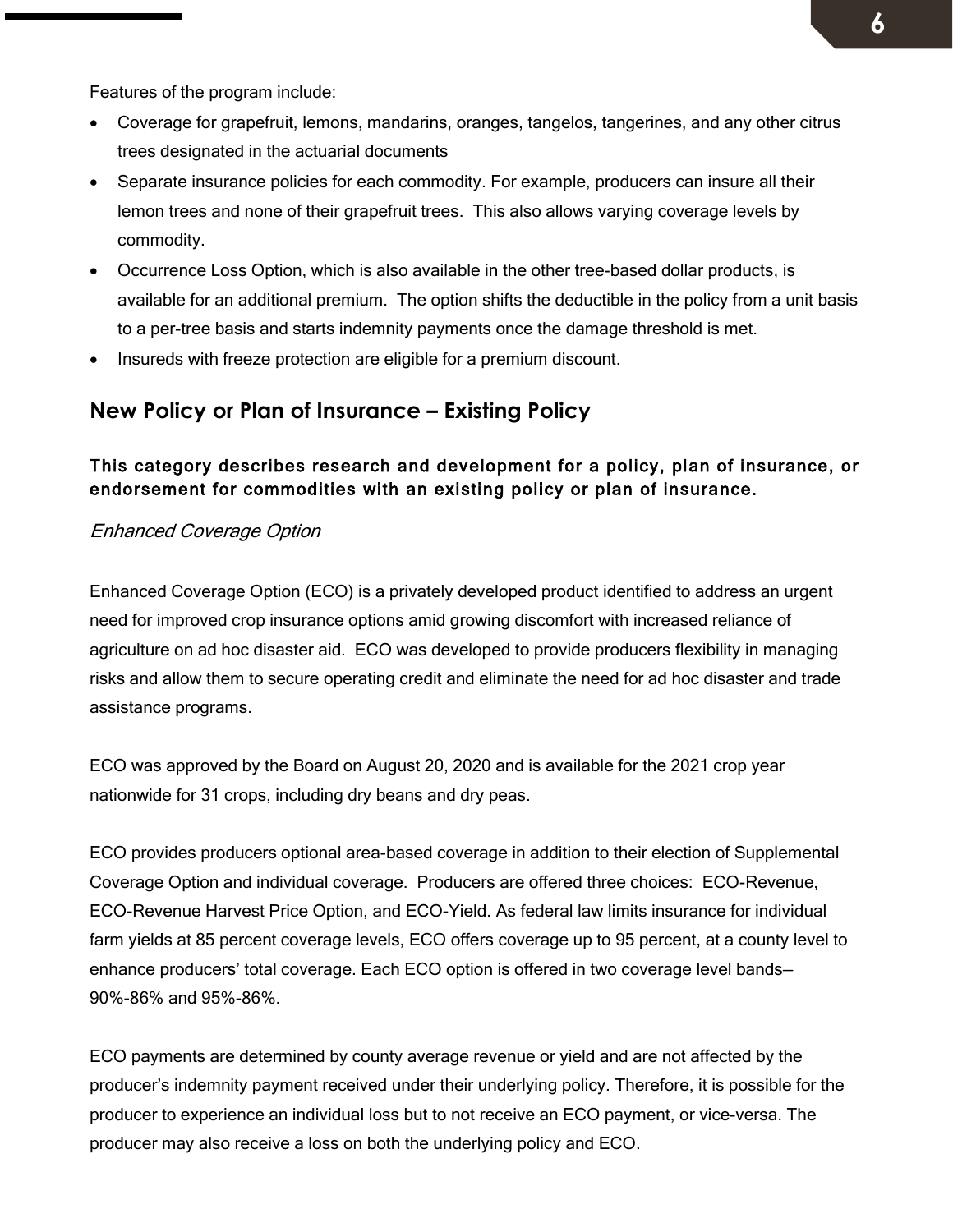The developer of ECO has indicated their intent to request expansion of ECO to additional specialty crops. They plan to consult groups representing specialty crop producers in all major producing areas that may be served by the product. The developer intends to submit their request for expansion in subsequent years once they have completed a report documenting their consultation efforts and research.

### <span id="page-6-0"></span>**Expansions of Policies or Insurance Plans**

#### This category describes expansions of existing policies or plans of insurance to additional counties or states.

RMA continually communicates with producers and other interested parties to identify where there is a need to expand the availability of risk management products to producers. Expansion of products is generally made to growing areas where RMA is aware the crop exists, there is some history or experience of the crops' performance, and there is significant grower interest in the product. Program expansion requests are often initiated by producers at the local level and channeled through RMA's Regional Offices for approval.

Following lists expansions of specialty crop programs for the 2021 reinsurance year (a reinsurance year is the period July 1 of one year to June 30 of the next year).

| <b>2021 REINSURANCE YEAR COUNTY EXPANSIONS FOR SPECIALTY CROPS</b> |                  |                                                       |  |
|--------------------------------------------------------------------|------------------|-------------------------------------------------------|--|
| Crop                                                               | <b>State</b>     | <b>Counties</b>                                       |  |
| <b>Blueberries</b>                                                 | Oregon           | Polk                                                  |  |
| <b>Cucumbers</b>                                                   | Indiana          | Johnson, Shelby                                       |  |
| Dry Beans                                                          | lowa             | Howard                                                |  |
|                                                                    | Minnesota        | Clearwater, Goodhue                                   |  |
|                                                                    | Texas            | Brooks, Duval, Hidalgo, Jim Wells, Kleberg            |  |
|                                                                    | Washington       | <b>Klickitat</b>                                      |  |
|                                                                    | <b>Wisconsin</b> | Adams, Portage, Waupaca                               |  |
| Dry Peas                                                           | Arizona          | La Paz, Maricopa, Pinal                               |  |
|                                                                    | California       | Colusa, Fresno, Kings, Monterey, San Joaquin, Solano, |  |
|                                                                    |                  | Stanislaus, Sutter, Yolo                              |  |
|                                                                    | Idaho            | Franklin                                              |  |
|                                                                    | <b>Minnesota</b> | Blue Earth, Clearwater, Faribault, Norman             |  |
| <b>Fresh Market Tomatoes</b>                                       | Connecticut      | Hartford, New Haven                                   |  |
| Grapes                                                             | <b>Texas</b>     | Yoakum                                                |  |
| Green Peas                                                         | Maryland         | Wicomico                                              |  |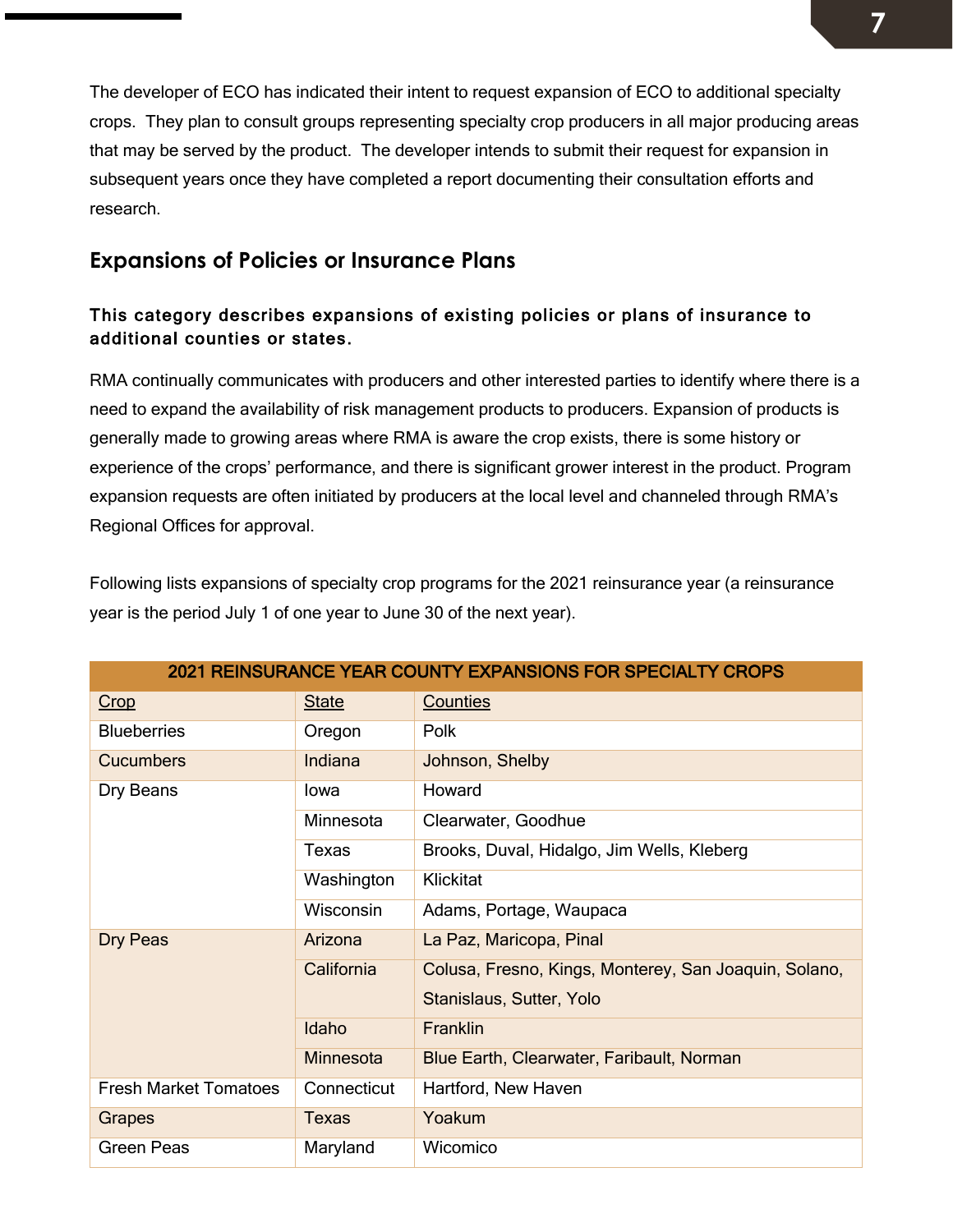|      | New Jersey        | Salem                                                                     |  |
|------|-------------------|---------------------------------------------------------------------------|--|
|      | New York          | Cattaraugus                                                               |  |
| Hemp | Arizona           | Cochise, Graham, Greenlee, La Paz, Maricopa, Mohave,<br>Pima, Pinal, Yuma |  |
|      |                   |                                                                           |  |
|      | <b>Arkansas</b>   | Arkansas, Ashley, Benton, Chicot, Clark, Clay, Conway,                    |  |
|      |                   | Craighead, Crawford, Crittenden, Cross, Desha, Drew,                      |  |
|      |                   | Faulkner, Franklin, Greene, Independence, Jackson,                        |  |
|      |                   | Jefferson, Johnson, Lafayette, Lawrence, Lee, Lincoln,                    |  |
|      |                   | Little River, Logan, Lonoke, Miller, Mississippi, Monroe,                 |  |
|      |                   | Perry, Phillips, Poinsett, Pope, Prairie, Pulaski,                        |  |
|      |                   | Randolph, St Francis, Sebastian, White, Woodruff, Yell                    |  |
|      | Colorado          | Conejos, La Plata, Moffat, Routt, San Miguel                              |  |
|      | Kentucky          | Kenton, Whitley                                                           |  |
|      | Michigan          | Houghton                                                                  |  |
|      | Montana           | Granite                                                                   |  |
|      | Nevada            | Churchill, Eureka, Lander                                                 |  |
|      | <b>New Mexico</b> | San Miguel, Valencia                                                      |  |
|      | <b>Tennessee</b>  | <b>Scott</b>                                                              |  |
|      | <b>Texas</b>      | Anderson, Andrews, Aransas, Armstrong, Atascosa,                          |  |
|      |                   | Austin, Bailey, Baylor, Bee, Bell, Bexar, Borden, Bosque,                 |  |
|      |                   | Bowie, Brazoria, Brazos, Briscoe, Brooks, Brown,                          |  |
|      |                   | Burleson, Caldwell, Calhoun, Callahan, Cameron,                           |  |
|      |                   | Carson, Castro, Chambers, Childress, Clay, Cochran,                       |  |
|      |                   | Coke, Coleman, Collin, Collingsworth, Colorado,                           |  |
|      |                   | Comanche, Concho, Cooke, Cottle, Crosby, Culberson,                       |  |
|      |                   | Dallam, Dallas, Dawson, Deaf Smith, Delta, Denton, De                     |  |
|      |                   | Witt, Dickens, Dimmit, Donley, Duval, Ellis, El Paso,                     |  |
|      |                   | Erath, Falls, Fannin, Fisher, Floyd, Foard, Fort Bend,                    |  |
|      |                   | Frio, Gaines, Garza, Glasscock, Goliad, Gray, Grayson,                    |  |
|      |                   | Guadalupe, Hale, Hall, Hansford, Hardeman, Harris,                        |  |
|      |                   | Hartley, Haskell, Hays, Hemphill, Hidalgo, Hill, Hockley,                 |  |
|      |                   | Houston, Howard, Hudspeth, Hunt, Hutchinson, Irion,                       |  |
|      |                   | Jackson, Jefferson, Jim Wells, Jones, Karnes, Kaufman,                    |  |
|      |                   | Kent, King, Kleberg, Knox, Lamar, Lamb, La Salle,                         |  |
|      |                   | Liberty, Limestone, Lipscomb, Live Oak, Lubbock, Lynn,                    |  |
|      |                   | Mcculloch, Mclennan, Mcmullen, Martin, Matagorda,                         |  |
|      |                   | Medina, Midland, Milam, Mitchell, Moore, Motley,                          |  |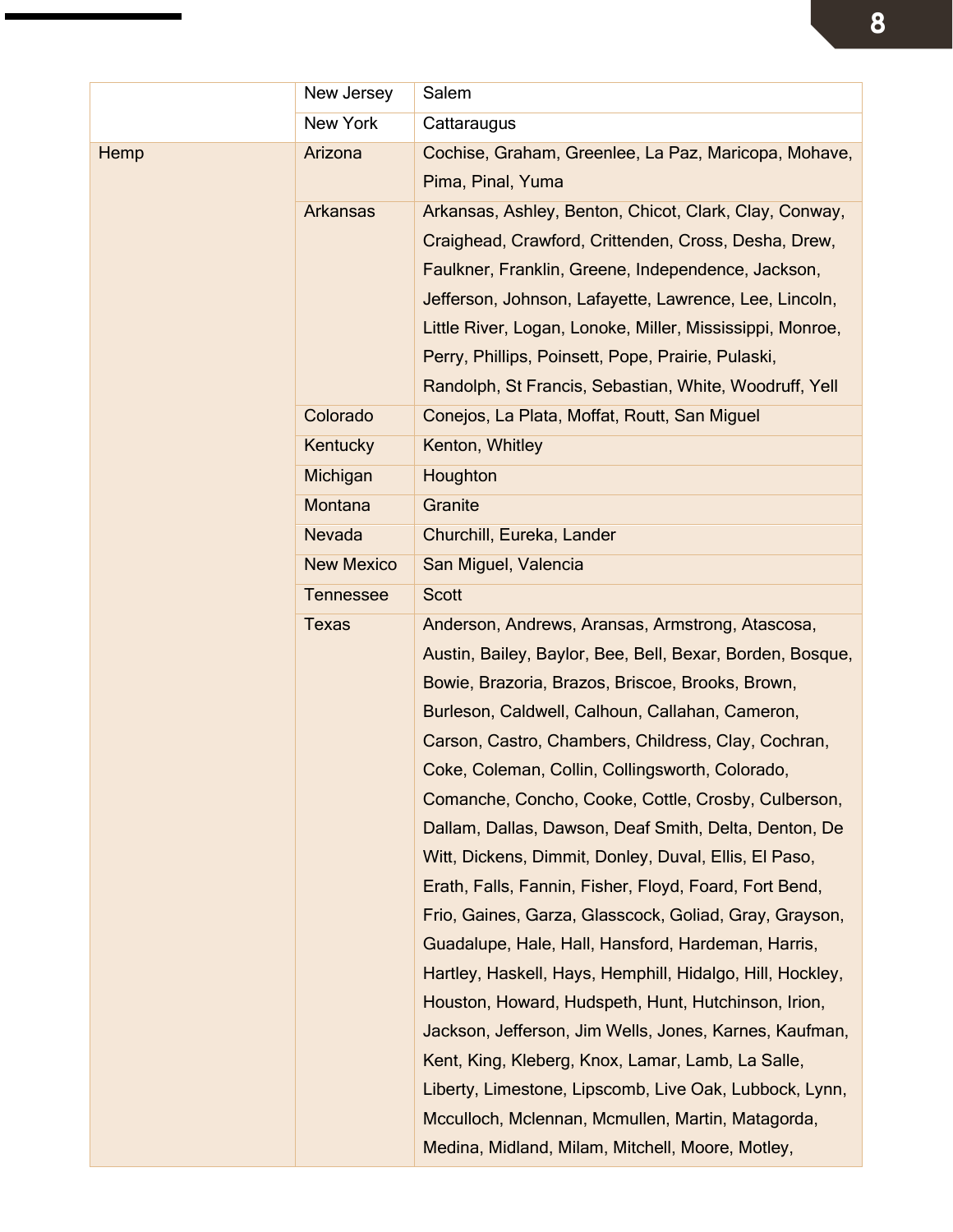|                         |              | Navarro, Nolan, Nueces, Ochiltree, Oldham, Parmer,<br>Pecos, Potter, Randall, Reagan, Red River, Reeves,<br>Refugio, Roberts, Robertson, Runnels, San Patricio,<br>Schleicher, Scurry, Shackelford, Sherman, Starr,<br>Stonewall, Swisher, Taylor, Terry, Throckmorton, Titus,<br>Tom Green, Travis, Upton, Uvalde, Victoria, Walker,<br>Washington, Webb, Wharton, Wheeler, Wichita,<br>Wilbarger, Willacy, Williamson, Wilson, Yoakum, Young,<br>Zapata, Zavala |
|-------------------------|--------------|-------------------------------------------------------------------------------------------------------------------------------------------------------------------------------------------------------------------------------------------------------------------------------------------------------------------------------------------------------------------------------------------------------------------------------------------------------------------|
| Potatoes                | Wisconsin    | lowa, Richland                                                                                                                                                                                                                                                                                                                                                                                                                                                    |
| <b>Processing Beans</b> | Minnesota    | Houston                                                                                                                                                                                                                                                                                                                                                                                                                                                           |
|                         | New York     | Chautauqua                                                                                                                                                                                                                                                                                                                                                                                                                                                        |
|                         | Oregon       | <b>Multnomah</b>                                                                                                                                                                                                                                                                                                                                                                                                                                                  |
|                         | Pennsylvania | Tioga                                                                                                                                                                                                                                                                                                                                                                                                                                                             |
| <b>Sweet Corn</b>       | lowa         | Webster                                                                                                                                                                                                                                                                                                                                                                                                                                                           |

## <span id="page-8-0"></span>**Whole Farm Revenue Program Modifications**

The 2018 Farm Bill required RMA to research ways to reduce paperwork and recordkeeping requirements for direct marketed commodities under the Whole Farm Revenue Protection (WFRP) plan of insurance. In addition, RMA worked with stakeholders to identify other improvements to WFRP not related to the Farm Bill. On August 20, 2020, the FCIC Board approved the following changes to WFRP for the 2021 crop year:

- Allow direct market producers to report two or more direct marketed commodities using a new combined direct marketing commodity code.
	- o Producers no longer must provide revenue records by commodity, which can be a burden for highly diversified producers. Producers can now report a combined expected revenue for all commodities within the combined commodity code.
	- o The combined direct-marketed commodities will count as two commodities in calculating the diversification premium discount.

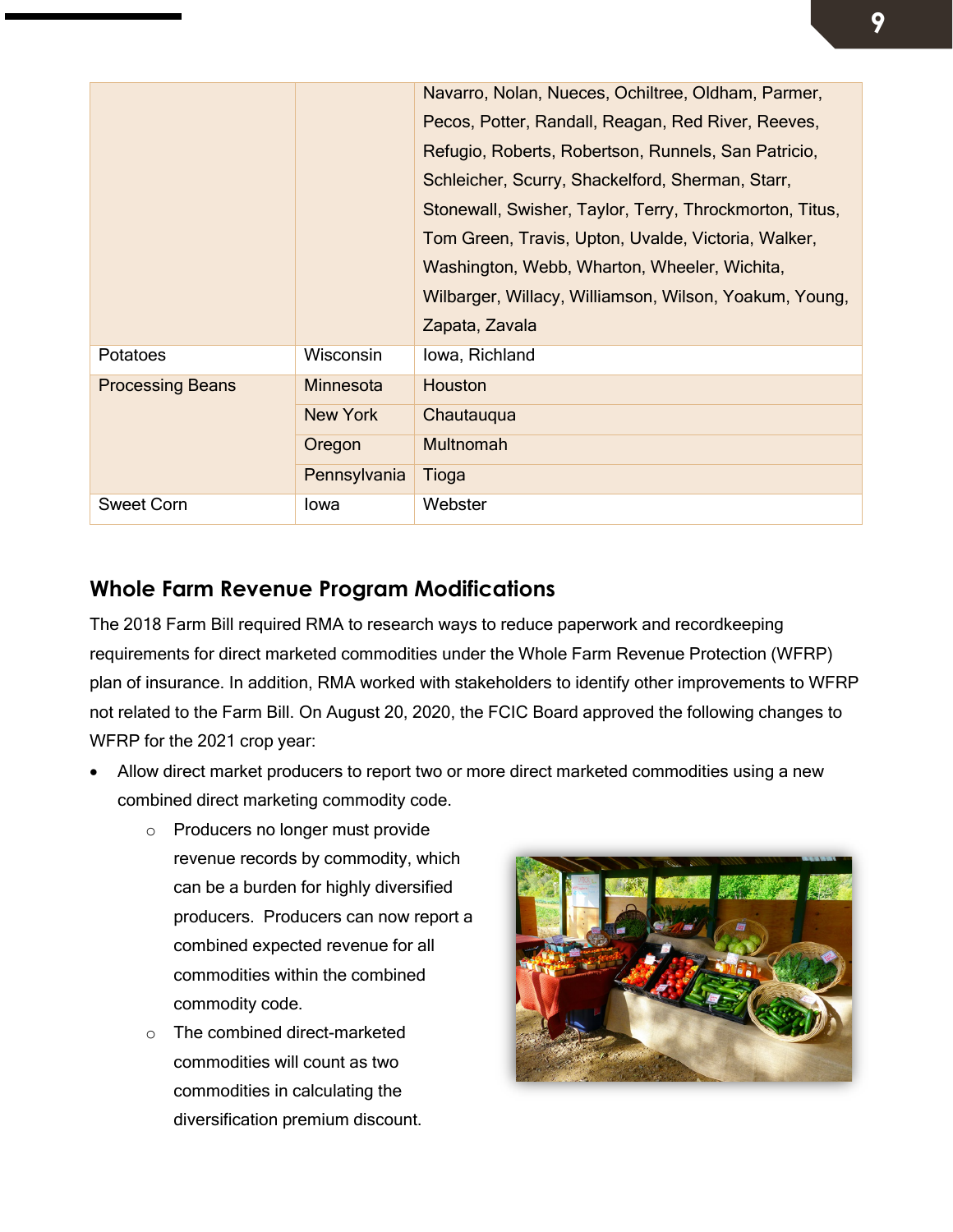- o Revenue history will be based on reported revenue from the combined direct-marketed commodities and total acres planted to those commodities.
- Allow the current policy year's premium to be offset with only the current policy year's indemnity payment. For example, previously, an insured's indemnity for the 2020 crop year would be reduced by the premiums for the current 2021 crop year. With the policy change, the indemnity for the current 2021 crop year is reduced by premiums for the 2021 crop year.
- Revise the requirements to determine the producer's expected yield. The producer's expected yield of the commodity is now based on the average yield produced on the farm in the past four years instead of the past three years. This change helps producers offset a potential bad production year by increasing the number of years on which the expected yield is based.
- Exclude price decline that occurred during the previous insured period as a carryover insured cause of loss. Preventing price decline losses to carry over into the following year inhibits adverse selection.

WFRP is an important product for producers of any crop. Following highlights participation in the program over time. RMA will continue to work with growers to determine ways to improve the program to meet needs.

| <b>WFRP Participation</b>      |           |                     |       |                       |       |           |
|--------------------------------|-----------|---------------------|-------|-----------------------|-------|-----------|
|                                | 2015      | 2016                | 2017  | 2018                  | 2019  | 2020      |
| <b>Policies</b>                | 1.122     | 2.203               | 2.731 | 2.477                 | 2.160 | 2,023     |
| Liability                      | \$1.146 B | \$2.330 B \$2.842 B |       | $$2,664 B$ $$2,338 B$ |       | \$2,251 B |
| <b>Avg Crops per Policy</b>    | 3.34      | 3.71                | 4.01  | 4.04                  | 3.86  | 3.73      |
| <b>Different Crops Insured</b> | 213       | 258                 | 289   | 300                   | 278   | 284       |

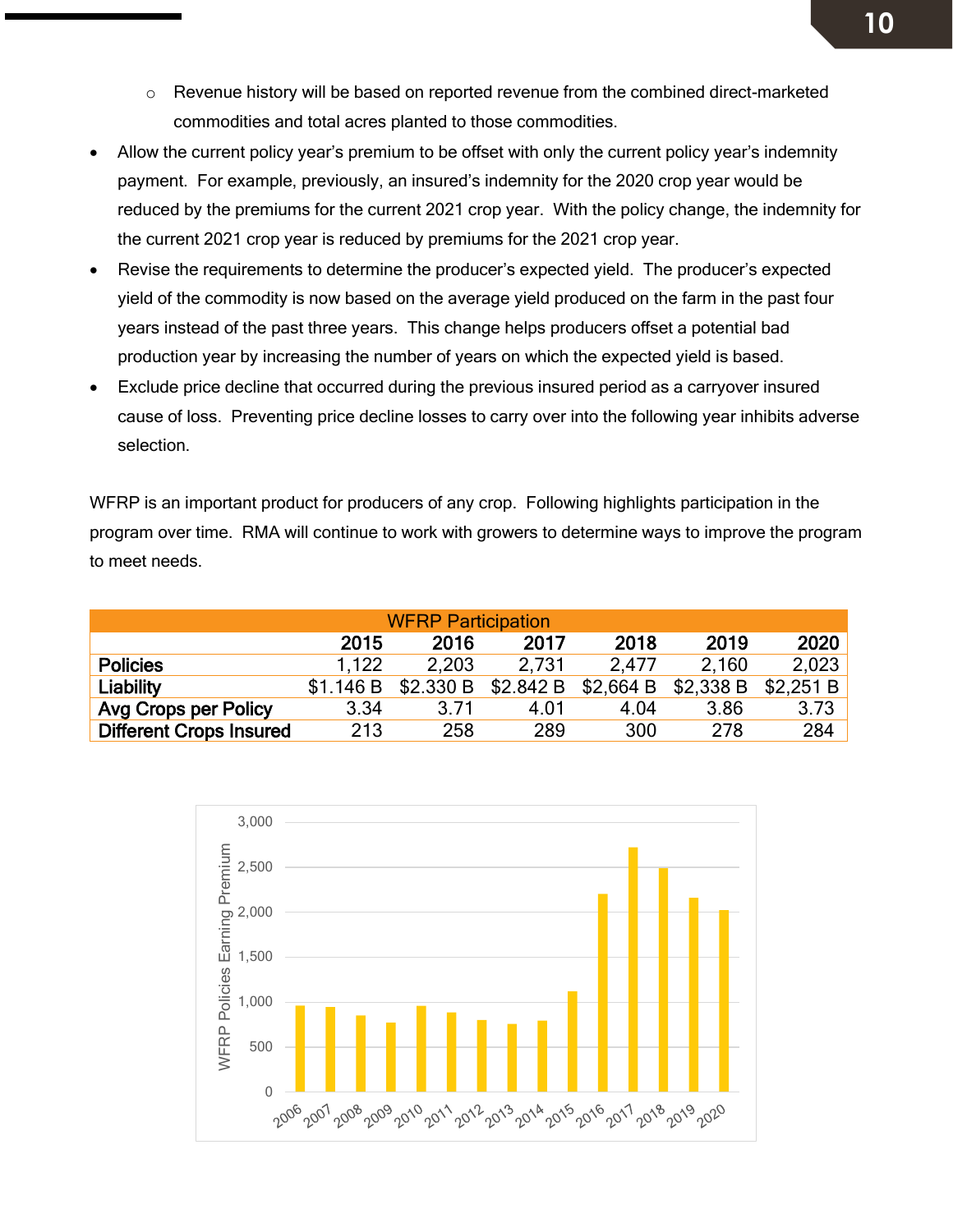## <span id="page-10-0"></span>**Specialty Crop Liaisons**

The Specialty Crops Coordinator primarily works to address the needs of specialty crop producers. Many of the Coordinator's efforts have been directed toward facilitating the research and development of new specialty crop policies internally and through contracts. The Coordinator also participates in meetings, listening sessions, speaking engagements, and other contacts with growers, grower association representatives, the insurance industry, and USDA partners. These efforts were made to communicate new and existing specialty crops programs and gather information on needs and interests of producers.

The 2018 Farm Bill required the Specialty Crops Coordinator to designate a Specialty Crops Liaison in each RMA regional office and share the contact information of the Liaisons with specialty crop producers. The Coordinator worked with the RMA Regional Offices to designate a Specialty Crops Liaison in each office. The Liaisons serve as a main point of contact for local specialty crop producers to ensure that local issues, concerns, and differences are considered. The Coordinator formed a workgroup with the Liaisons that meets periodically to discuss specific producer needs. Recommendations for new product development and expansions are discussed for consideration in adoption. The Coordinator and Liaisons also work with specialty crop producers and other stakeholders to complete a Production and Revenue History (PRH) questionnaire for crops for which there's interest in crop insurance; particularly, revenue coverage. PRH is a potential effective risk management tool for additional specialty crops, given its design that provides coverage based on the producer's own personal production and revenue history; thereby, providing a much more accurate insurance guarantee. The PRH questionnaire seeks specific information about the crop's market, industry, and pricing structure to help determine whether the PRH plan is appropriate for the crop. Following are crops for which the questionnaire is being completed.

| Crop                         | <b>Targeted Area</b> |
|------------------------------|----------------------|
| <b>Blueberries</b>           | Michigan             |
| <b>Fresh Market Tomatoes</b> | Michigan             |
| <b>Hazelnuts</b>             | Oregon               |
| Peppers                      | Michigan             |
| Pongamia Trees               | Florida              |
| <b>Sweet Cherries</b>        | Michigan             |
| <b>Tart Cherries</b>         | Michigan             |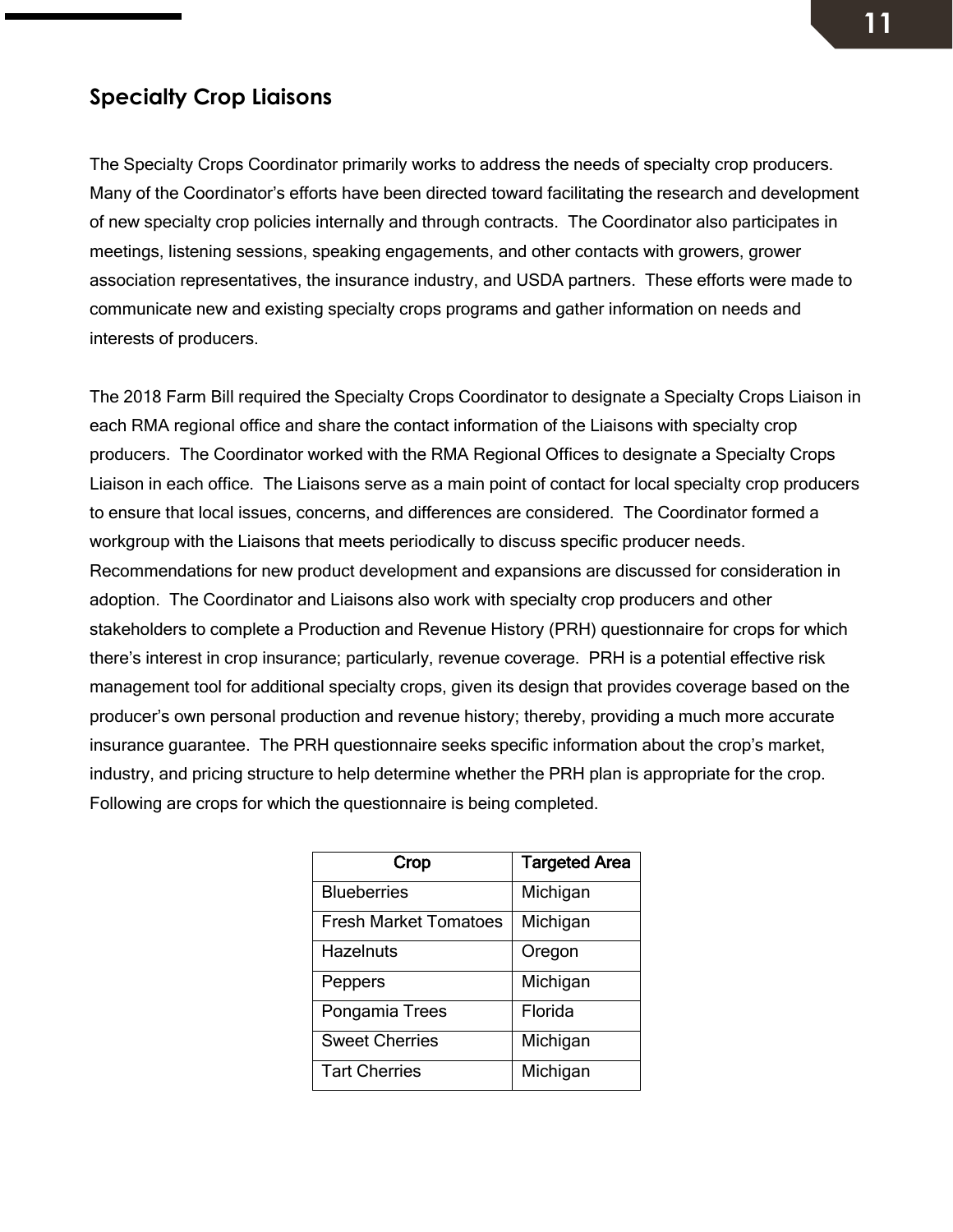## <span id="page-11-0"></span>**Specialty Crop Website**

The 2018 Farm Bill required the Specialty Crops Coordinator to establish a website focused on the efforts of the Corporation to provide and expand crop insurance for specialty crop producers. A web page dedicated to specialty crops efforts was established and accessible from RMA's public website. The website includes the names and contact information for the Specialty Crop Liaisons for producers to reach for information concerning specialty crop insurance coverage. The website allows the public to submit general inquiries and comments concerning specialty crop insurance. The Specialty Crops Coordinator has fielded several inquiries from specialty crop producers regarding requests for new crop insurance coverage or other interests. The web page includes information concerning outreach efforts conducted since 2019 with specialty crop producers and other stakeholders for those interested in participating. Additionally, information concerning expansions of existing specialty crop program is included on the site. The site is located at: [https://rma.usda.gov/en/Topics/Specialty-Crops.](https://rma.usda.gov/en/Topics/Specialty-Crops)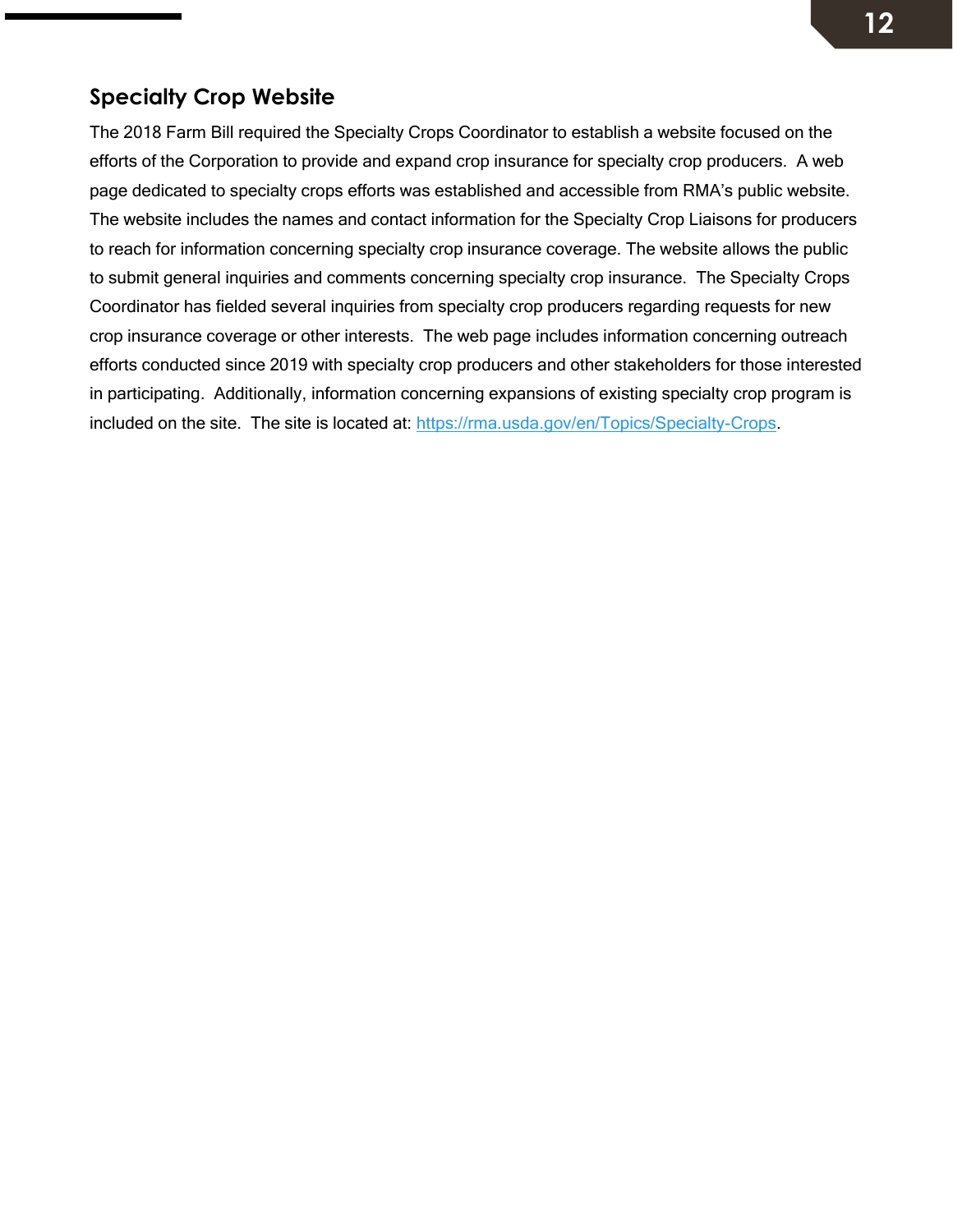## <span id="page-12-0"></span>**RESEARCH, CONTRACTS, STUDIES, INITIATIVES**

## <span id="page-12-1"></span>**Apples**

In February 2018, RMA awarded a contract to perform various tasks concerning the apple crop insurance program. The first task included a comprehensive review of the program, with a focus on the Quality Option in areas where the program has experienced consistent high loss ratios. The review provided recommended changes to the program to improve producers' coverage, addressed program vulnerabilities, and suggested that RMA further examine the feasibility of potentially insuring apples via a revenue component. RMA initiated an additional task for the contractor to complete a study to evaluate the feasibility of developing an alternative plan of insurance, potentially a revenue option, that could provide improved coverage options for apple producers. The contractor conducted 14 virtual listening sessions for producers and insurance stakeholders located in apple growing regions across the country from late April through mid-May 2020 to assess their interest in alternative plans of insurance. Though a revenue option was determined potentially feasible in some areas, overall, there was a not a great deal of producer interest in such coverage. The contractor provided RMA the data gathering report on June 26, 2020.

RMA used the findings and recommendations from the contracted study to aid in drafting proposed changes to the apple program. While drafting the proposed changes, RMA conducted more than 23 listening sessions with producers, producer organizations including USApple's Risk Management Task Force, industry representatives, and insurance stakeholders, asking for input and providing proposed change updates. RMA modified the proposed changes based on the feedback received.

The proposed apple policy changes include allowing the insured to elect different coverage levels and percent of price elections by type, which will allow producers to manage individual coverage and price risk more effectively. Proposed changes will also allow producers' premium rates to be reduced in response to orchard management practices that typically occur after the acreage reporting date and decrease an orchard's productivity. Other proposed changes are intended to strengthen policy language to address program vulnerabilities that have caused increased loss ratios and rising premium costs.

RMA is planning to issue a Proposed Rule with request for comment followed by a Final Rule. The proposed changes are expected to be made available for the 2023 crop year.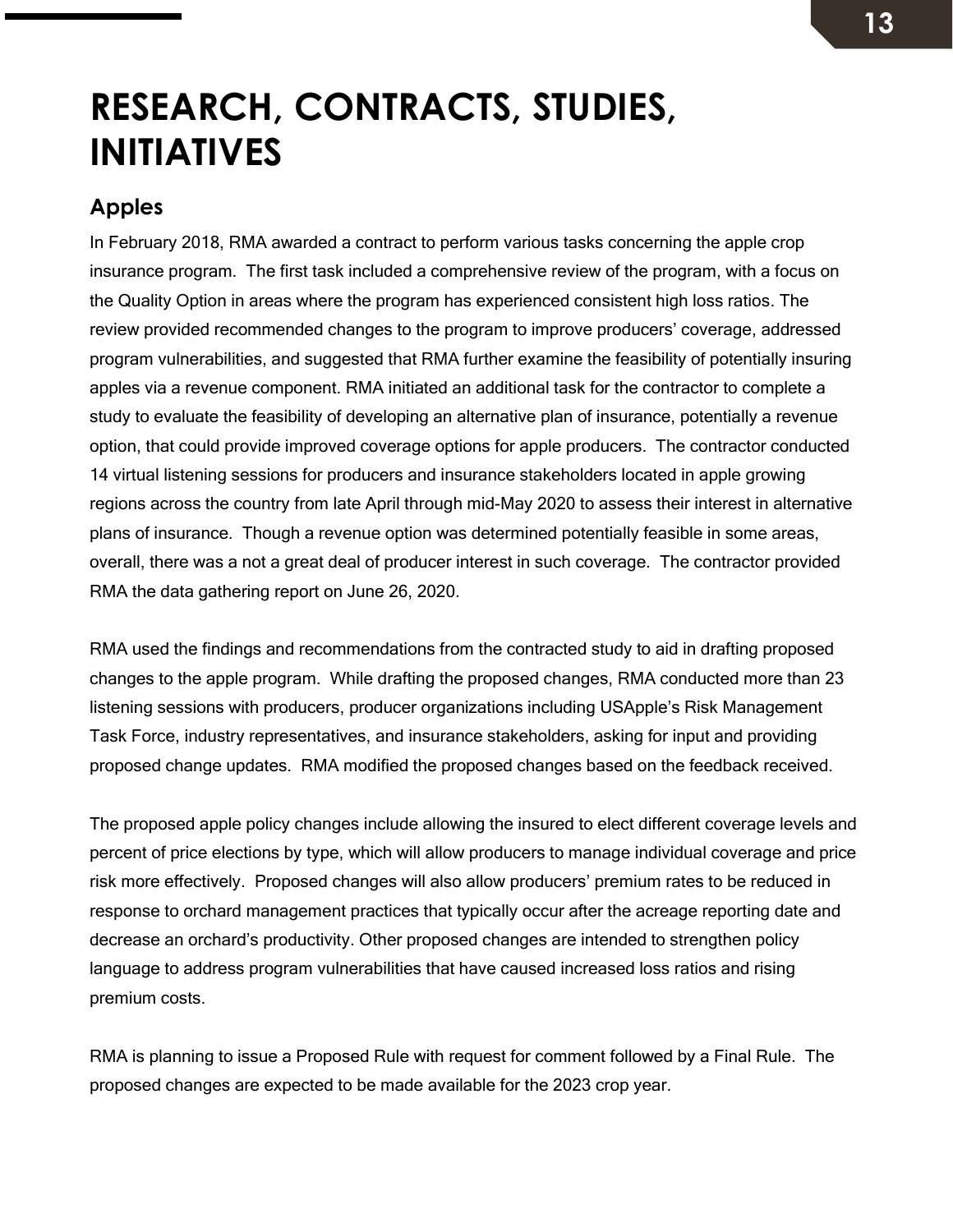#### <span id="page-13-0"></span>**Guar**

In May 2020, RMA awarded a contract to gather data and perform analysis on the feasibility of developing a marketable and viable pilot crop insurance policy for guar producers. The focus of this effort is the top guar producing states in the U.S., namely, western parts of Texas and Oklahoma. Guar is a drought-tolerant annual legume that has historically been used for both food and feed. Today, the crop is primarily grown for the gum that can be retrieved from seeds, which has several industrial and food processing applications. Of particular importance is the use of guar gum in hydraulic fracking, which constitutes a large portion of the U.S. demand for guar gum. The contractor conducted listening sessions with producers, insurance providers, and producer representatives to determine potential interest in an insurance program and recommended solutions. Based on the results of the data gathering effort, RMA exercised the contract option to develop a guar crop insurance program. During development, the contractor will determine all necessary components of a viable program, including appropriate crop provisions, relevant program dates, and pricing and rating methodologies. The draft program development submission package is due from the contractor in May 2021.

#### <span id="page-13-1"></span>**Greenhouse**

The 2018 Farm Bill directed RMA to carry out or contract research and development of a policy to insure production in a controlled environment, such as a greenhouse. The Farm Bill also required RMA review risk related to *Ralstonia*, which is a disease that affects the roots of certain plants. As there is no approved treatment for this disease, infected plants must be destroyed.

In November 2019, RMA implemented a contract to conduct research and analysis to assist RMA in determining the type of risk management product and/or potential new risk management tools that might be used to provide protection to meet the needs of nursery greenhouse producers.

In February 2021, the contractor delivered their draft research report. The report included results of 3 virtual listening sessions conducted in January 2021, followed by six additional follow-up discussions with individuals in the industry, which included information about the risks in their industry such as plant diseases, production, and price risks. In the listening sessions and throughout the research effort, the contractor regularly encountered support for an Animal and Plant Health Inspection Service (APHIS)-based program to indemnify losses due to destruction orders for plants, which would be similar to the compensation program under the Animal Health Protection Act. Legislative options for providing such benefits to producers will likely need to be explored. The contractor also recommended a new inventory-based crop insurance product, which establishes the guarantee based on inventory values in the operation, like RMA's Nursery Value Select (NVS) program.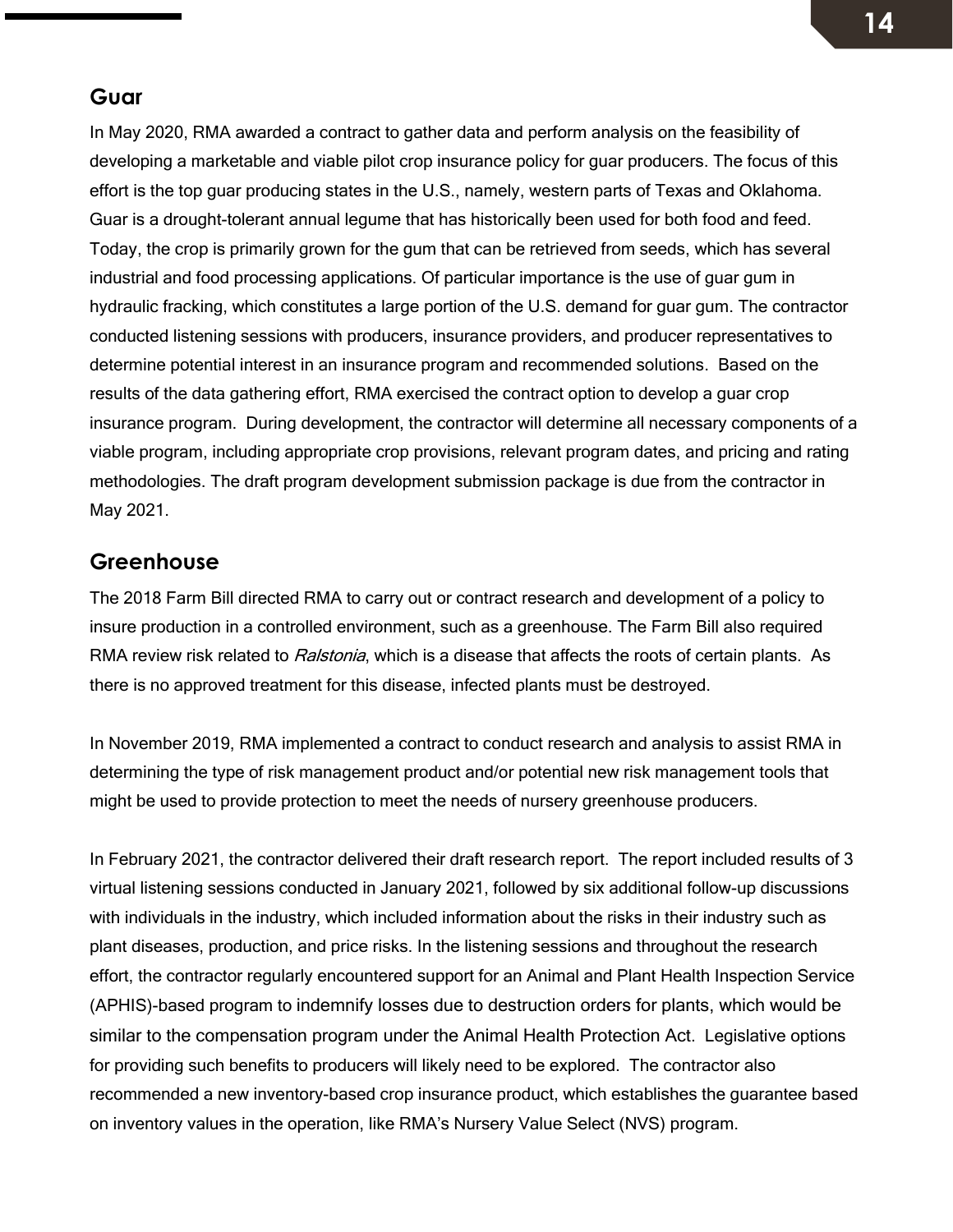RMA is working collaboratively with the contractor to develop a new single-peril inventory-based insurance product. The development effort for NVS successfully used a collaborative approach where the contractor gathered data, performed analysis, and identified issues related to potentially providing coverage, and submitted a proposed policy. RMA is targeting to make a policy available for purchase in 2023.

### <span id="page-14-0"></span>**Local Foods**

The 2018 Farm Bill directed RMA to carry out or contract a study to determine the feasibility of a policy to insure production of certain commodities, including floriculture, fruits and vegetables, and livestock that is targeted toward local consumers and markets.

In June 2020, RMA implemented a contract to assess the feasibility of insuring local food production. In January 2021, the contractor provided results of a research study that included the following objectives:

- Researching and providing an overview of the local foods industry;
- Evaluating existing policies to determine if it is possible to modify such programs or develop a similar program that will provide insurance coverage for local food producers;
- Obtaining industry perception of existing RMA programs, as they relate to local food producers and provide recommendations or modifications for existing crop insurance programs; and
- Providing recommendations to improve coverage options for local food producers.

RMA is looking into the feasibility of creating provisions or an endorsement to WFRP targeted at local food producers. Depending on the implementation, this is targeted for as early as the 2022 crop year. Due to the diversification practices of local food producers, a whole farm approach was determined the best option. This option involves the least administrative and cost risk, as RMA would implement the necessary program changes. Modifications under consideration include minimizing recordkeeping requirements and increasing the diversification discounts and coverage levels available to local food producers. RMA plans to collaborate with other USDA agencies (e.g., Agricultural Marketing Service and Farm Services Agency) in any future program development for producers of local foods due to their familiarity with the industry and risk mitigation needs of these producers.

### <span id="page-14-1"></span>**Production & Revenue History**

RMA developed the Production and Revenue History (PRH) plan of insurance to target specialty crops that lack viable public price information. A key feature of the plan is that the coverage is based on the producer's personal yield and revenue history, which makes for a much more accurate and tailored insurance guarantee for the producer. The plan was first implemented for strawberries in select Florida counties for the 2021 crop year. It will be expanded to strawberries in select California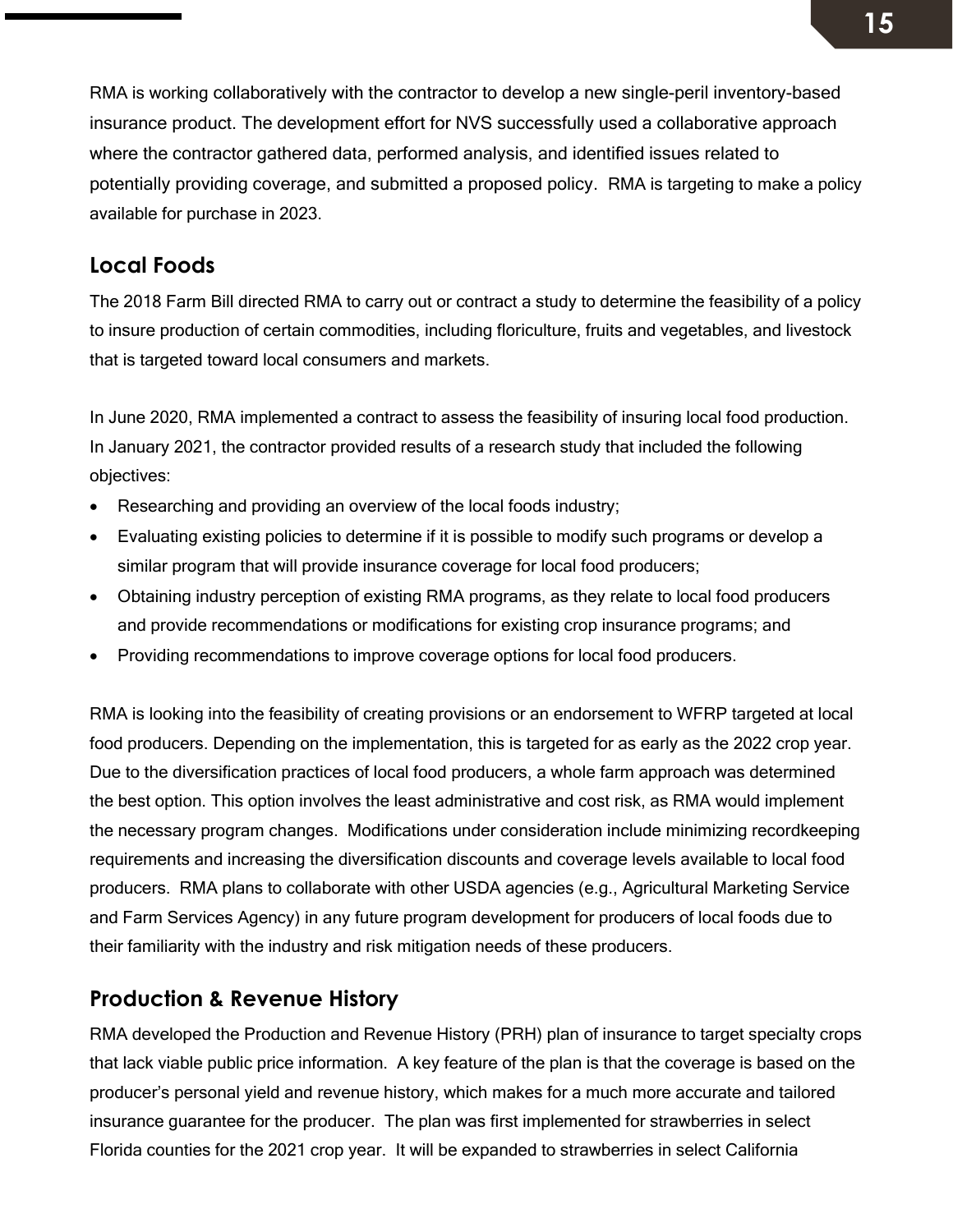counties for the 2022 crop year. The plan is intended to replace the existing Actual Revenue History (ARH) plan of insurance, which has not been well received, with an average of five policies earning premium each year since the program was implemented for the 2012 crop year. Experience data also indicated insured producers were interested in Catastrophic coverage, which is unavailable under the ARH plan but is available under the PRH plan.

In February 2021, RMA implemented a 5-year contract to expand PRH to additional crops and areas. The first crops targeted for expansion are fresh market peppers, fresh market sweet corn, and fresh market tomatoes in the areas where they are currently insured under the Dollar plan of insurance (Dollar Plan). An evaluation of the Dollar Plan identified problems with the program design as well as the availability of data needed to operate the program which PRH should be better suited for. RMA intends to expand PRH to additional crops and areas under the contract, as determined appropriate. RMA has identified potential candidates for expansion through initial assessments of other crops for which interest in expansion has been expressed by grower representatives.

### <span id="page-15-0"></span>**Specialty Crop Weather Index**

RMA is pursuing a contract to perform research to be used in potential development of a specialty crop Weather Index plan of insurance. The research will include an analysis of available data and tools that can be used in the development of a specialty crop weather index crop insurance program. Weather is generally the greatest peril affecting yields and production revenues for specialty crops. A Weather Index plan would insure specialty crops against weather perils. RMA has received a great deal of interest in such a product from grower representatives and other stakeholders in multiple regions. A potential product may be modeled after a broader family of financial instruments that are sometimes called "index-based risk transfer products." These products make payments conditional on whether the realized value of a specified index exceeds or falls short of a pre-defined threshold. Index insurance products pay indemnities based not on the actual realized losses on the insured unit, but rather on some objective index that is highly correlated with realized losses. In this case, the program would include underlying indices that are specific weather variables. This is similar to the existing Rainfall Index products that utilize a rainfall index to determine precipitation for coverage purposes and does not measure production or loss of products themselves. RMA anticipates award of the contracted research in summer 2021.

#### <span id="page-15-1"></span>**Industry Outreach**

RMA continually conducts outreach with producers and groups representing producers of agricultural commodities to improve producers' awareness of available risk management products and identify unmet risk management needs. Although RMA has halted many in-person outreach efforts, it has the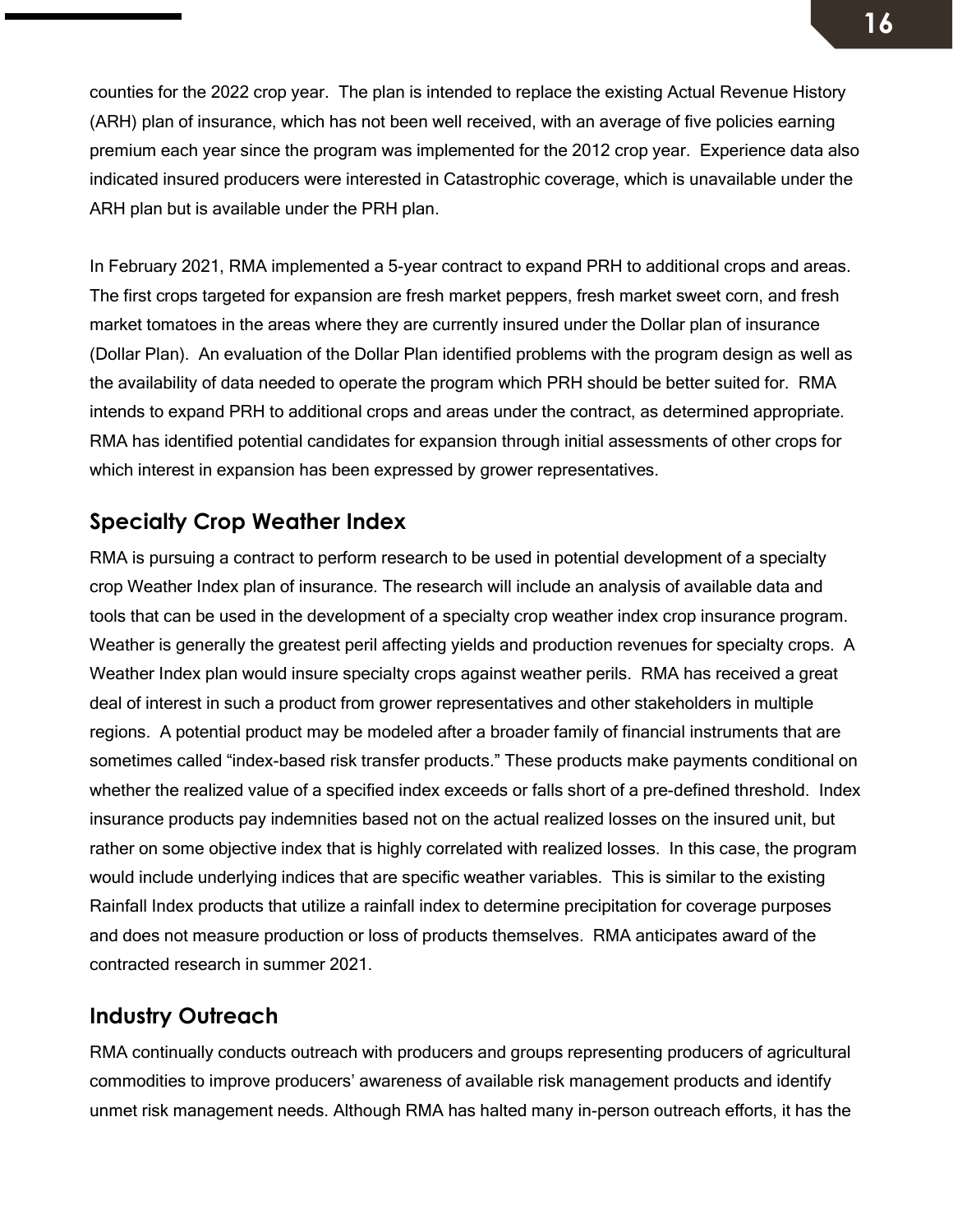flexibility to conduct outreach virtually. Such efforts afford the opportunity to directly hear from growers of their unique risk management needs and challenges they face.

Date(s) Location **Participating RMA** office(s) and the purpose of Purpose of the Purpose of the Purpose of the  $P$ 4/6/21 Virtual Kansas City Presented overview of specialty crop insurance to USDA Fruit & Vegetable Advisory **Committee** 2/17/21 Virtual Kansas City, Valdosta Regional Office Participate in town hall hosted by Florida Department of Agriculture & Consumer Services with Florida specialty crop producers 1/14/21, 1/19/21, 1/22/21 Virtual Kansas City Listening sessions to research feasibility of offering crop insurance program for controlled environment agriculture 1/20/21 <br>
Virtual Spokane Regional **Office** Participate in webinar on the mechanization benchmark study conducted for the Washington and Oregon wine industries 1/21/21 Virtual Spokane Regional **Office** Participate in webinar by the Northwest Cherry Institute on the control of the little cherry virus in the Pacific Northwest 1/14/21 Virtual St. Paul Regional **Office** Present on WFRP and PRH at the Minnesota Fruit & Vegetable Convention 9/30/20 Virtual Kansas City Listening session to solicit feedback about crop insurance coverage options for producers selling to local food markets 9/28/20 – 9/29/20 Brownfield, TX and Vernon, TX Kansas City; Oklahoma Regional Office In-person listening sessions to discuss potential crop insurance coverage options for **Guar** 8/28/20, 8/31/20 Virtual Kansas City; Oklahoma Regional Office Listening sessions for producers and other stakeholders to discuss potential crop insurance coverage options for Guar 8/17/20 – 9/3/20 Virtual Kansas City Listening sessions to producers and ranchers to solicit feedback for Local Foods contract 6/17/20 – 7/28/20 Virtual Kansas City and various RMA regional offices Listening sessions for apple growers to discuss proposed changes to the Apple crop insurance program 3/10/20 Kansas City Kansas City Meeting with members of National Sustainable Agriculture Coalition to discuss WFRP improvements

Following highlights outreach conducted since the 2020 report to Congress was submitted.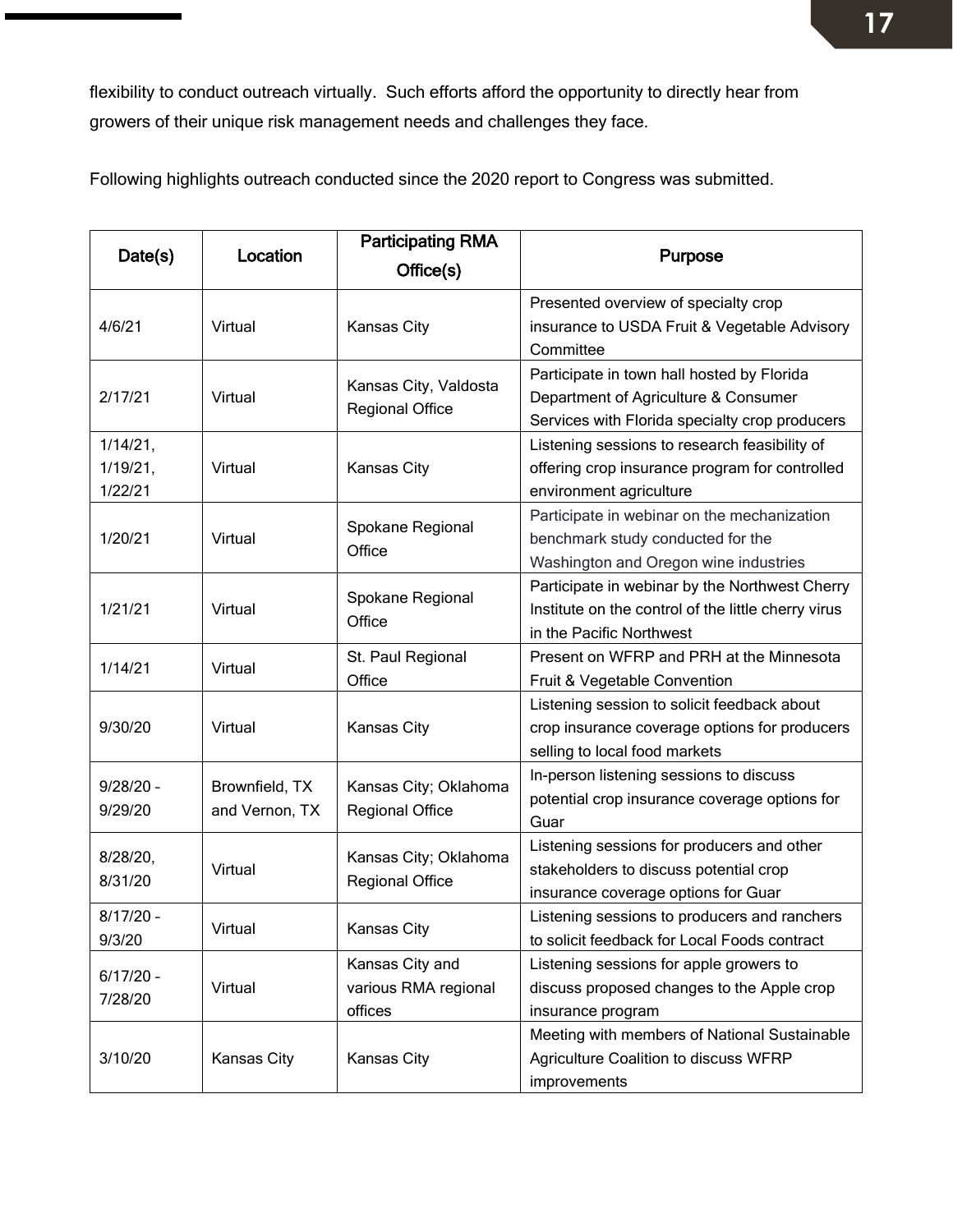# <span id="page-17-0"></span>**PROGRAM MODIFICATIONS/IMPROVEMENTS**

RMA continually refines existing specialty crop programs to improve coverage and increase participation. Coverage for specialty crops overall has grown steadily over the past 15 years. In 2020, the amount of insurance for specialty crops totaled more than \$20 billion, as shown in the chart below. Liability for the Nursery category has decreased over the past years. This can be primarily attributed to dissatisfaction with the Nursery crop insurance program due to its complexity and onerous paperwork requirements. In response to feedback, RMA developed the Nursery Value Select program for the 2021 and succeeding crop years to address criticisms of the Nursery program, including simplifying administrative requirements and loss adjustment procedures. RMA continually refines existing specialty crop programs to improve coverage and increase participation. Following are recently implemented improvements to programs.

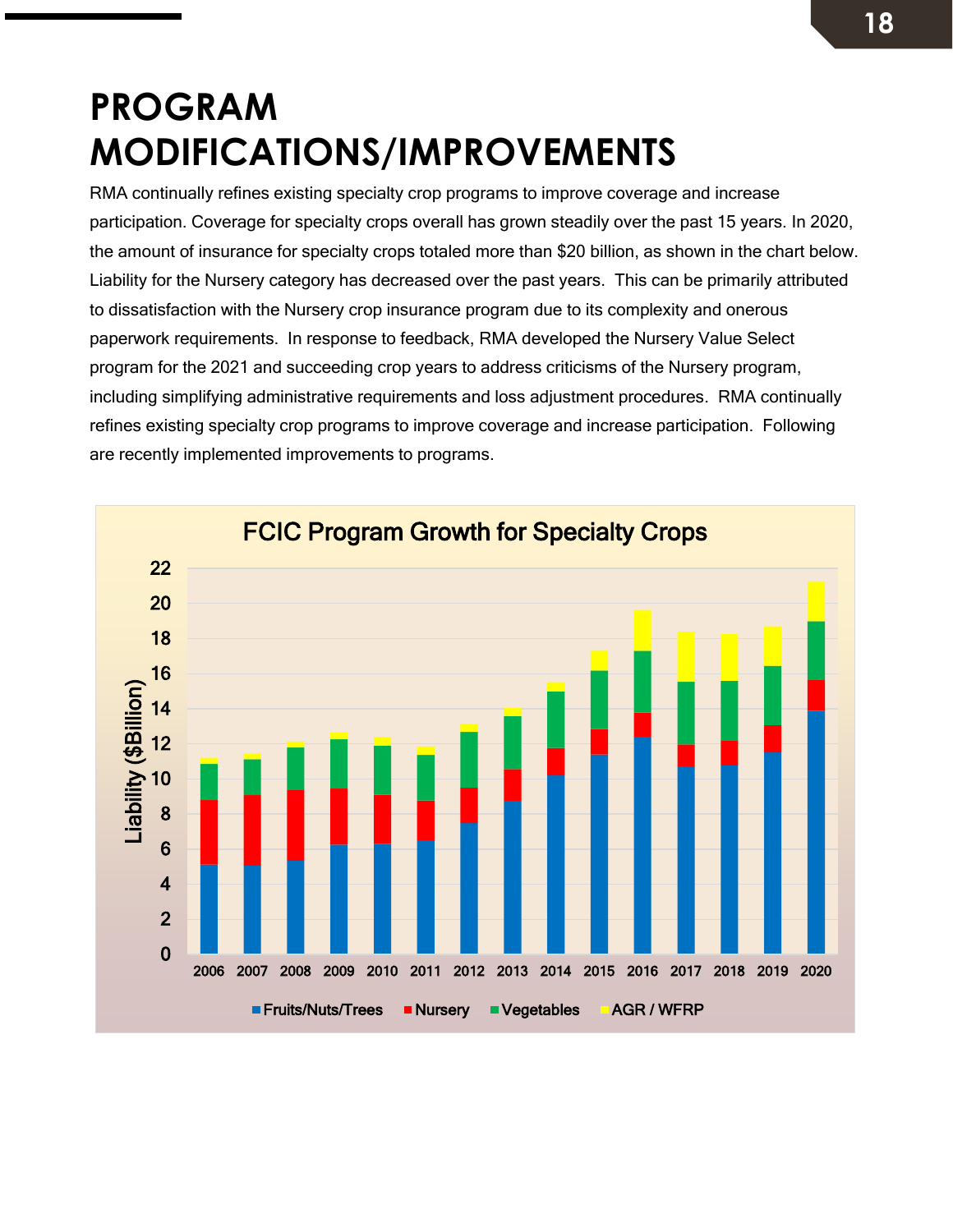#### <span id="page-18-0"></span>**Hemp**

A privately developed multi-peril Hemp insurance program was implemented for the 2020 and succeeding crop years and provides coverage against loss of yield due to insurable causes of loss for hemp grown for fiber, grain, or cannabidiol oil. The program was initially offered for 1,331 counties in 21 states.

Following program release, the developer received numerous requests for expansion of the program, as well as other feedback. The developer proposed to extend the benefits of the Hemp program to additional areas and proposed program enhancements to provide clarifications to the policy and procedures. The proposed expansion was intended to provide growers with a risk management tool that reduces some of the stress inherent with producing a crop in an industry that is evolving rapidly. In addition, Federal crop insurance provides lenders with a measure of comfort giving producers expanded access to additional capital and lending opportunities.

On August 20, 2020, the Board approved the following proposed modifications to the Hemp crop insurance program. The modifications are applicable for the 2021 and succeeding crop years.

- Expansion to new states in select counties: Arizona, Arkansas, Nevada, and Texas
- Expansion to 13 new counties in states with existing coverage: Conejos, CO; La Plata, CO; Moffat, CO; Routt, CO; San Miguel, CO; Kenton, KY; Whitley, KY; Houghton, MI; Granite, MT; San Miguel, NM; Valencia, NM; Scott, TN; Alleghany, VA
- Modified the definition of Processor to include a broker, for the purpose of meeting the processor contractor requirements for the grain type
- Adjusted program, reporting, and billing dates to match dates of similar crops by region

### <span id="page-18-1"></span>**Hurricane Insurance Protection – Wind Index**

RMA developed and implemented the Hurricane Insurance Protection – Wind Index (HIP-WI) insurance plan to protect against crop losses from hurricanes. The program was made available beginning with the 2020 hurricane season.

HIP-WI is structured as an endorsement that attaches to certain policies. The endorsement provides coverage against the deductible portion of the policy up to 95 percent of the expected crop value when hurricane-force winds occur in a county or adjacent county resulting from a named hurricane as determined and reported by the National Oceanic and Atmospheric Administration. The full amount of the HIP-WI policy coverage is paid if a hurricane event occurs. HIP-WI was implemented for 70 crops, including 49 specialty crops, in the vicinity of the Gulf of Mexico and the Atlantic Ocean, as well as Hawaii.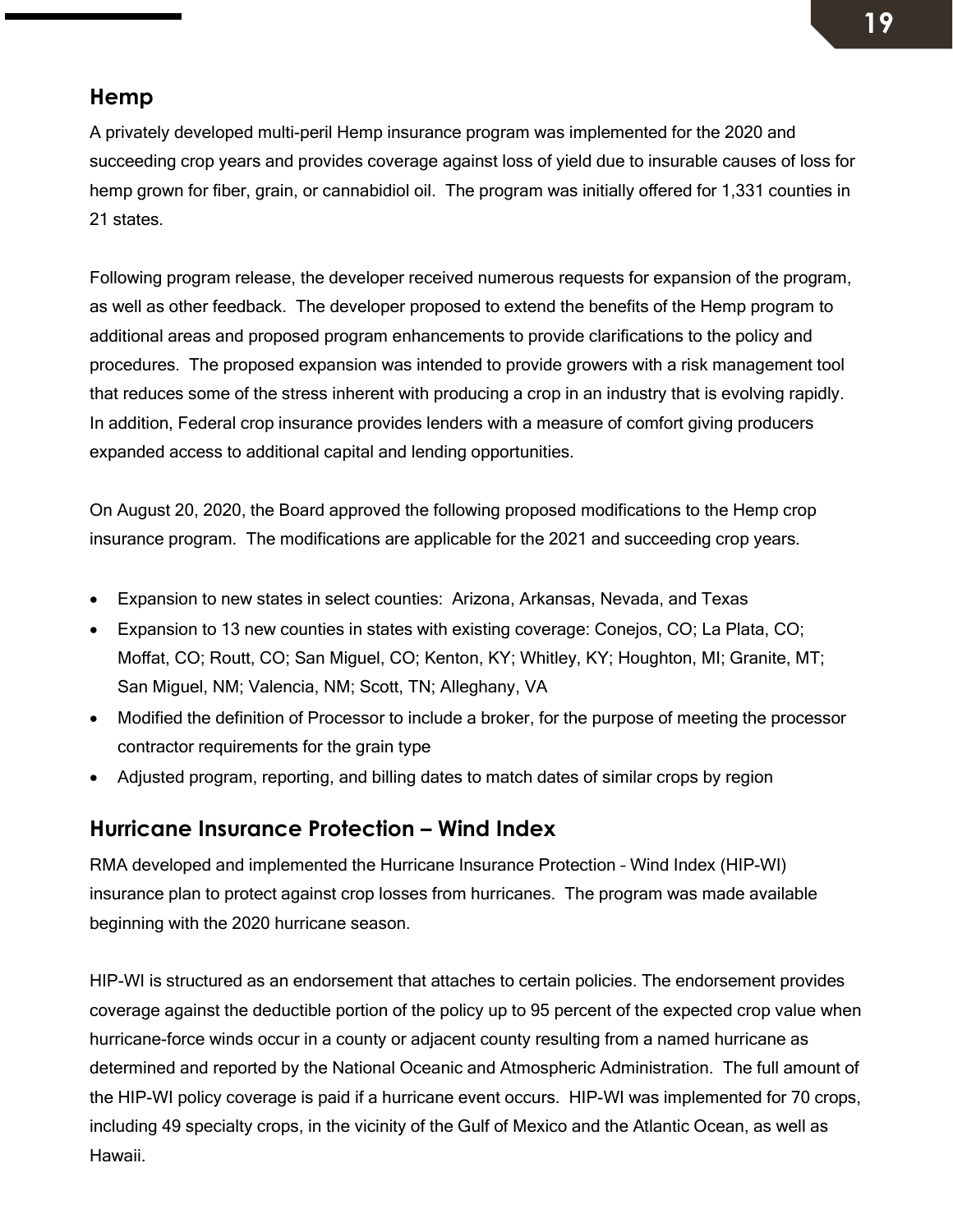The covered specialty crops are: All other citrus trees, apples, avocado trees, avocados, banana trees, bananas, blueberries, cabbage, carambola trees, clary sage, coffee, coffee trees, cranberries, cucumbers, fresh market beans, fresh market sweet corn, fresh market tomatoes, grapefruit, grapefruit trees, grapes, green peas, hemp, lemon trees, lemons, lime trees, limes, macadamia nuts, macadamia trees, mandarins/tangerines, mango trees, nursery (FG&C), nursery value select, onions, orange trees, oranges, papaya, papaya trees, peaches, pecan trees, pecans, peppers, potatoes, processing beans, sweet corn, sweet potatoes, tangelos, tangerine trees, tangors, and tomatoes.

The covered area includes 22 states and 960 counties. The 2020 reinsurance year was one of the most active hurricane seasons on record, making the new policy well timed. The year resulted in over 17,000 policies for \$649 million in liability. Seven hurricane events have triggered payment under the endorsement resulting in \$187.2 million in total indemnity in 2020, including over \$11 million for specialty crops.

| <b>State</b>          | <b>Indemnity</b> |
|-----------------------|------------------|
| North Carolina        | \$78,632,986     |
| Louisiana             | \$29,629,617     |
| <b>Texas</b>          | \$24,821,137     |
| <b>South Carolina</b> | \$20,663,534     |
| Alabama               | \$24,378,028     |
| Florida               | \$6,571,956      |
| <b>Mississippi</b>    | \$2,415,571      |
| Hawaii                | \$100,132        |
| Total                 | \$187,212,961    |

| <b>Specialty Crop</b> | <b>Indemnity</b> |
|-----------------------|------------------|
| <b>Blueberries</b>    | \$9,787,728      |
| Coffee                | \$23,930         |
| <b>Coffee Trees</b>   | \$76,202         |
| <b>Grapes</b>         | \$176,869        |
| Hemp                  | \$13,842         |
| Oranges               | \$24,805         |
| <b>Orange Trees</b>   | \$1,020,578      |
| Pecans                | \$261,715        |
| Total                 | \$11,385,669     |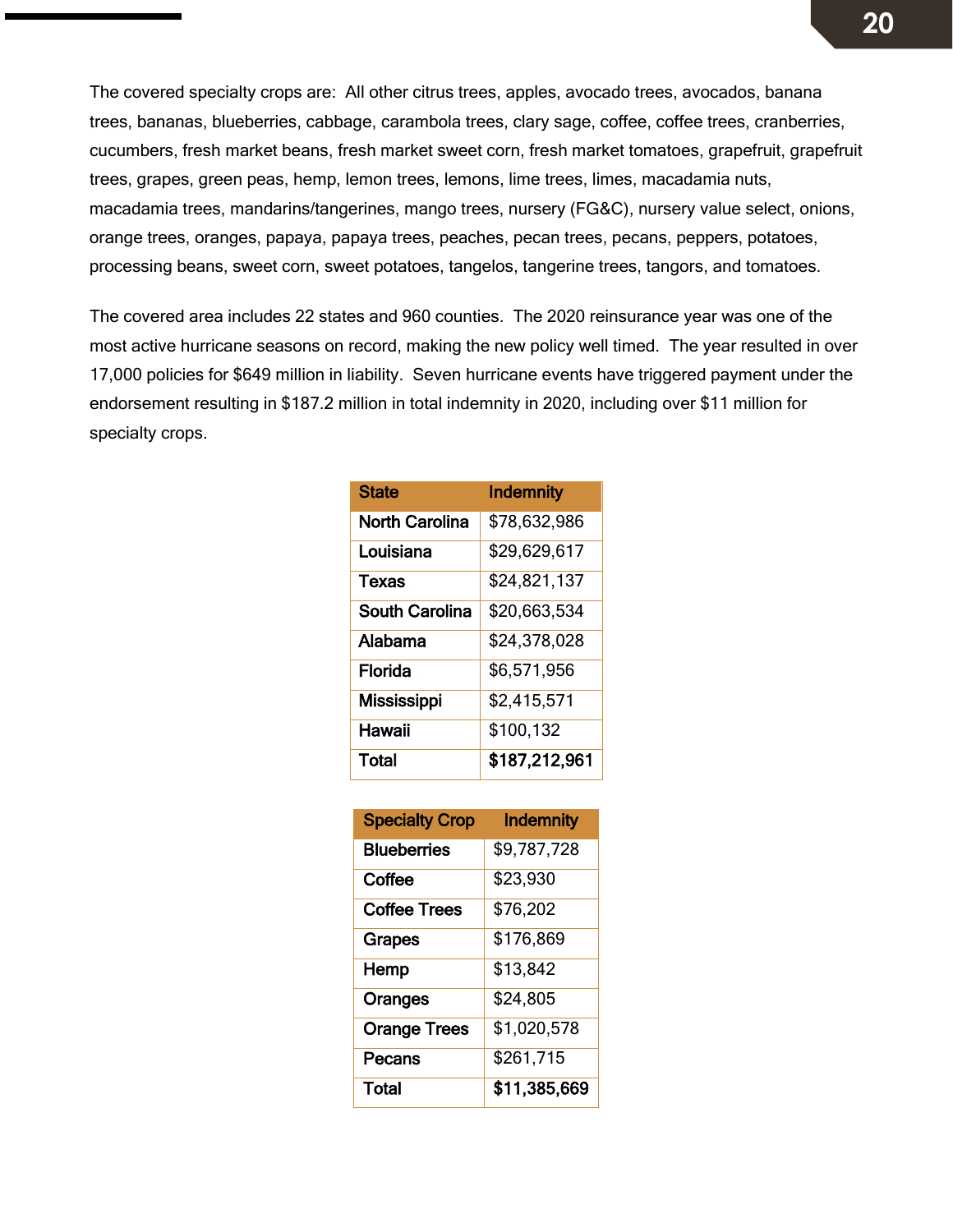#### Expansion to Strawberries and other Programs

Since PRH was implemented for strawberries in Florida for the 2021 crop year, RMA received requests from strawberry growers for access to HIP-WI in conjunction with the PRH policy.

RMA expects there will likely be additional products and crops added over time, and, therefore, requested the Board allow it to expand HIP-WI to any new programs or future expansions where appropriate. On February 24, 2021, the Board authorized RMA to expand HIP-WI to strawberries as well as other new crop programs and existing crop program expansions, as appropriate. The first sales closing date for PRH strawberries in Florida is August 31.

#### Coverage for Tropical Storms

The 2018 Farm Bill required a feasibility study be conducted for the analysis and development of an insurance plan to protect against crop losses from hurricane and tropical storms. RMA is exploring adding coverage to HIP-WI for tropical storms. RMA is currently engaged in consulting with stakeholders about how best to design the coverage. This additional coverage is targeted for the 2023 crop year.

## **Identifying Crop Insurance Needs**

Identification of market potential is helpful in the determination of future priorities for product development, maintenance, and improvements to the Federal Crop insurance program for specialty crop producers. Determining producer needs is one of the first steps in this process. RMA utilizes several sources in determining insurance needs, as listed below:



- The RMA Regional Offices (ROs) continually provide recommendations for new program development based on their knowledge of local grower needs.
- RMA acquires Noninsured Crop Disaster Assistance Program (NAP) data to assess potential crops to expand crop insurance to.
- Individual grower group associations or broad associations often convey interest in crop insurance options for producers.
- The RMA Perennial and Specialty Crops Workgroup meets regularly to discuss issues with perennial and specialty crops which can help identify needed program improvements. The workgroup also includes external industry members who provide valuable feedback that aids in program improvements.
- RMA maintains a list of uninsured crops based on National Agricultural Statistics Service (NASS) data which can be used to help identify crops for new product development.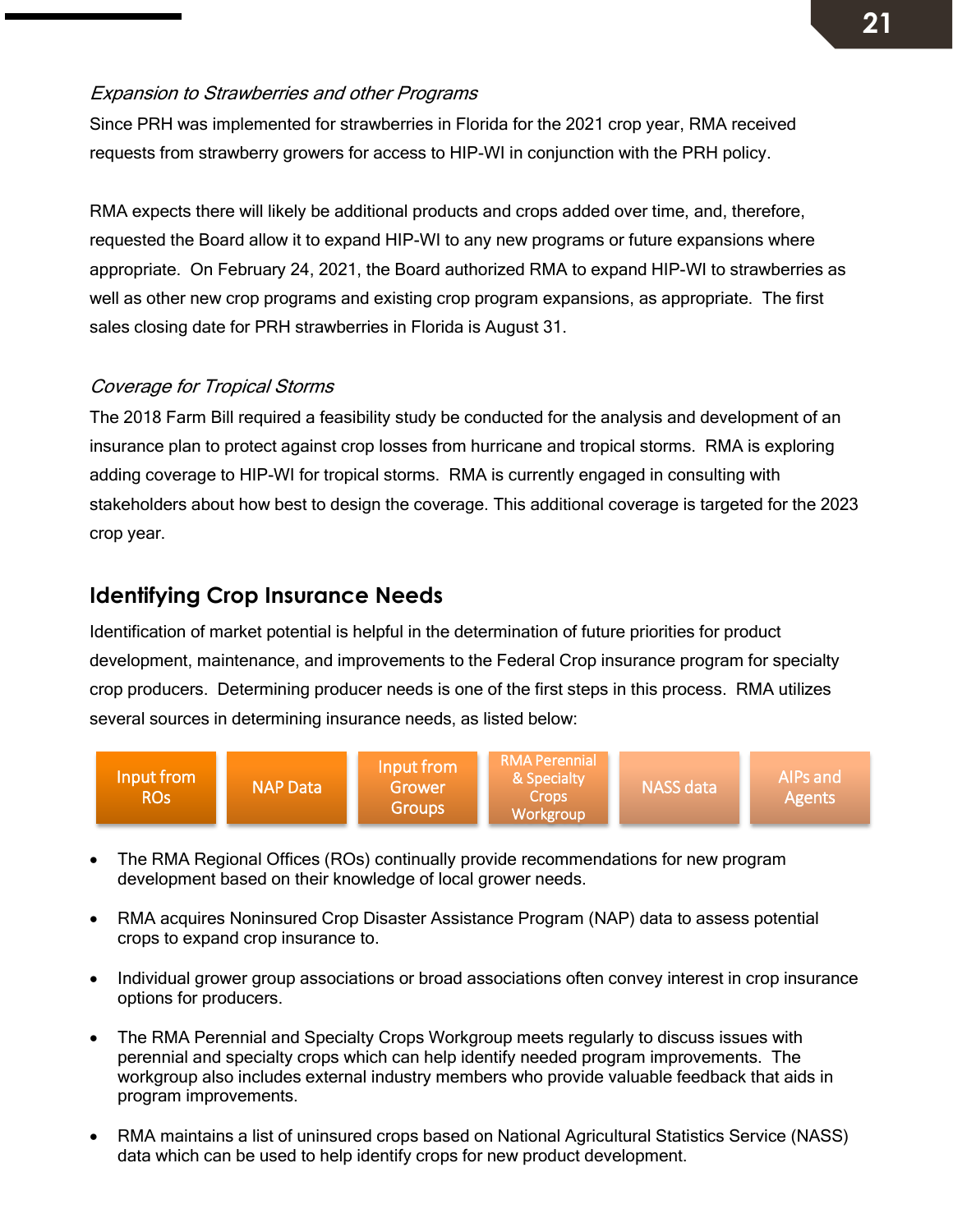• Industry groups representing AIPs and agents provide recommendations for program expansions and improvements as well as new crop insurance products.